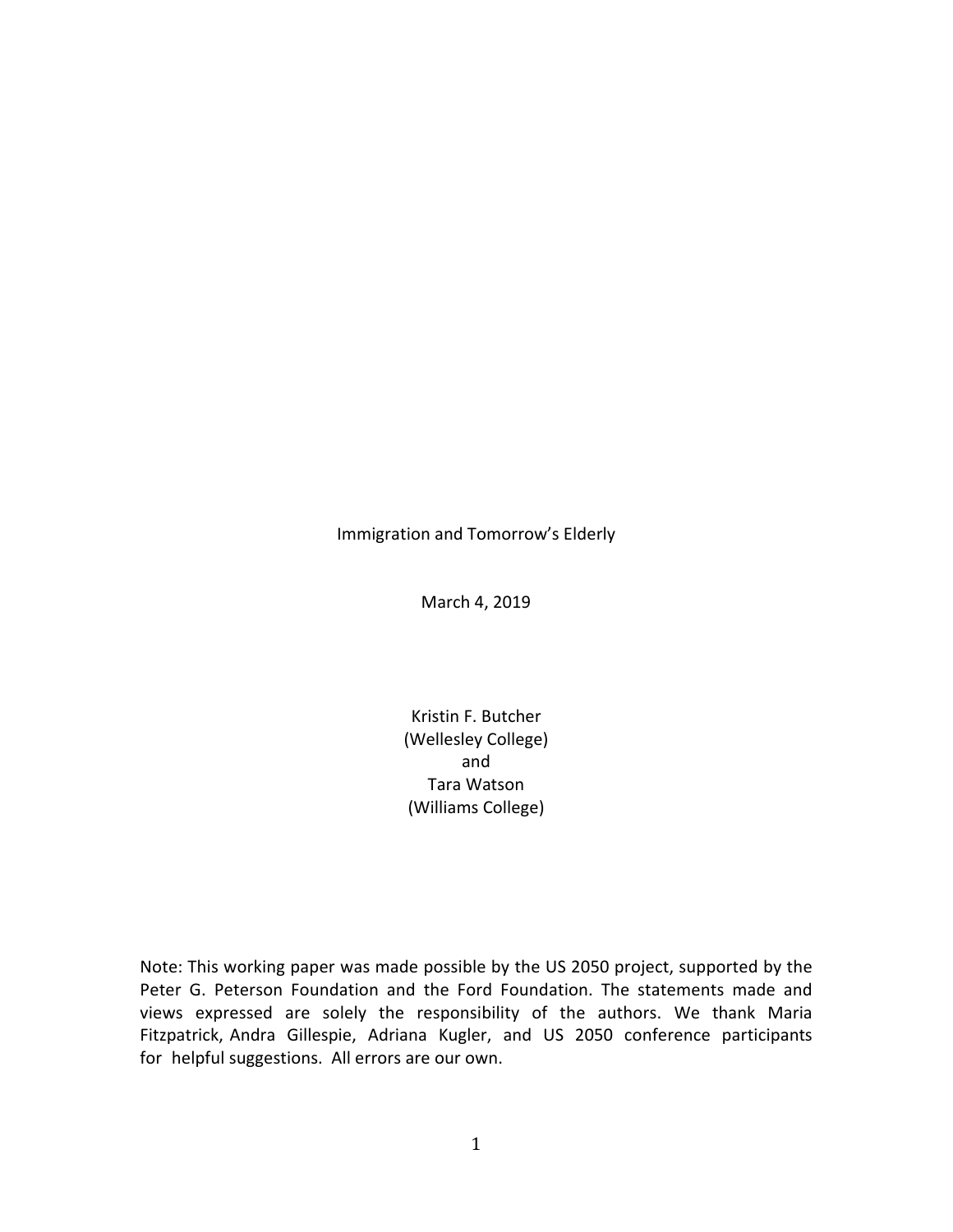# Abstract.

It is well-known that the U.S. population is aging. The Census Bureau predicts that there will be about 32 million Americans aged 80 and up in 2050, 2.6 times today's number. In this project, we consider the implications of the coming demographic shift for caregiving labor, and the role immigration policy plays in the future of caregiving. We focus on eight occupations including nursing occupations and service jobs that might help elderly individuals age in place, such as housekeeping. Using the results from a crossmetropolitan area study, we show that metropolitan areas with a larger elderly population have disproportionate employment in caregiving occupations. We use these findings to predict that there will be substantial increases in these key occupations by 2050, representing a growth from 8.4 percent to 12 percent of the total workforce. We also document that the foreign-born are disproportionately represented in these caregiving occupations. Significant increases in the foreign-born population will be needed to maintain the current foreign-born representation in key caregiving occupations as the population ages. Immigration policy has important implications for the cost and quality of care that the elderly will receive in 2050.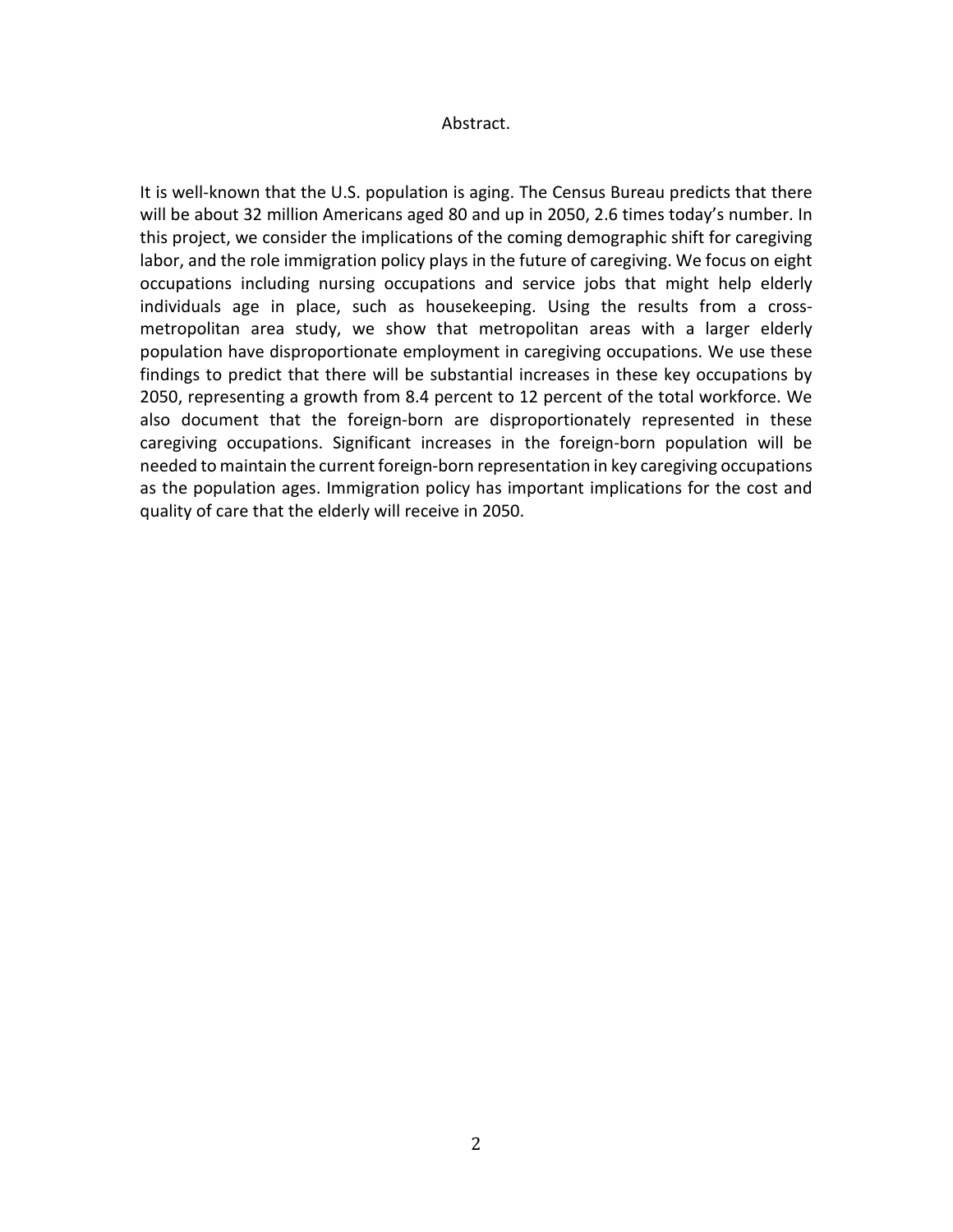### I. Introduction

The United States population is aging. Improvements in longevity coupled with fertility declines have changed the age structure of the population, and these trends are expected to continue. In addition, surviving members of the "baby-boom" generation, born between 1945 and 1964, will be between 86 and 105 years old in the year 2050. These facts combined mean that we are in a moment of particularly pronounced demographic change. Observers have noted that this expansion in the number of older adults will have widespread societal implications. In this project, we focus on the implications for caregiving labor and the role of immigrants as a source of that labor.

As the population ages, there will be more individuals in need of care.<sup>1</sup> This care may take many forms, from medical care provided by doctors and nurses, to assistance with activities of daily living – cooking, cleaning, bathing, dressing, for example - provided by family or personal aides. Availability of labor to assist with housework and yard work may affect whether the elderly can "age-in-place" in their own homes, and the quantity (and quality) of labor available for nursing homes may affect the quality of care and life for those who move to assisted living facilities.

<span id="page-2-0"></span> $1$  The issue of how to meet coming elder-care needs is receiving much popular attention. For example, the Wall Street Journal's July 20<sup>th</sup>, 2018 article "America Is Running Out of Family Caregivers, Just When it Needs Them Most: Smaller, more far-flung families mean fewer unpaid helpers." https://www.wsj.com/articles/america-is-running-out-of-familycaregivers-just-when-it-needs-them-most-1532094538?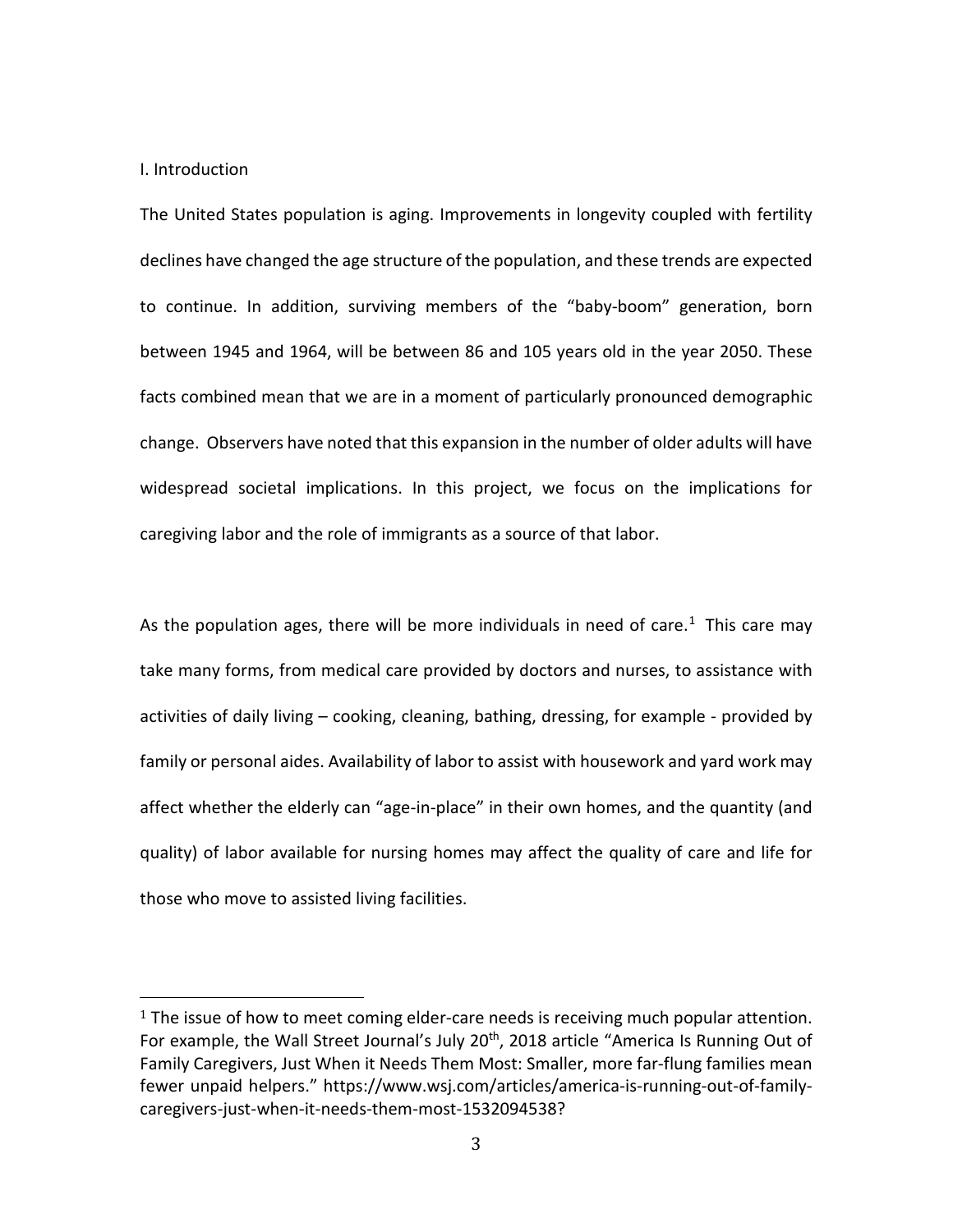One does not always think about immigration policy in conjunction with care-giving for tomorrow's elderly. However, recent economics research suggests two particularly important pathways by which immigrants may have an effect on outcomes of the elderly. In turn, these pathways imply that the number of immigrants living in the United States in 2050 will have implications for caregiving markets.

First, research has documented that the presence of immigrants can affect household production decisions. Cortes and Tessada (2011) shows that where there are more immigrants, highly skilled women supply more labor to the market, presumably because the presence of immigrants reduces the cost of home serviceslike cleaning and child care. In our complementary NIH-supported research (Butcher and Watson 2019), we investigate whether a similar mechanism is at work for the elderly: does the availability immigrant labor increase household services available for the elderly and thus allow them to age-in-place? The preliminary analysis suggests that this is indeed the case. In this paper, we examine the increased number of workers likely to be employed in care-giving and home services provisions given the aging of the population by 2050.

A second route through which the size of the elderly population may have implications for immigrant labor demand is through assisted living and nursing home care. The availability of immigrant labor may have implications for the quality of care available to those who need to move into institutional settings. Stevens et al. (2015) demonstrate a link between the supply of nursing aides and excess mortality. During good economic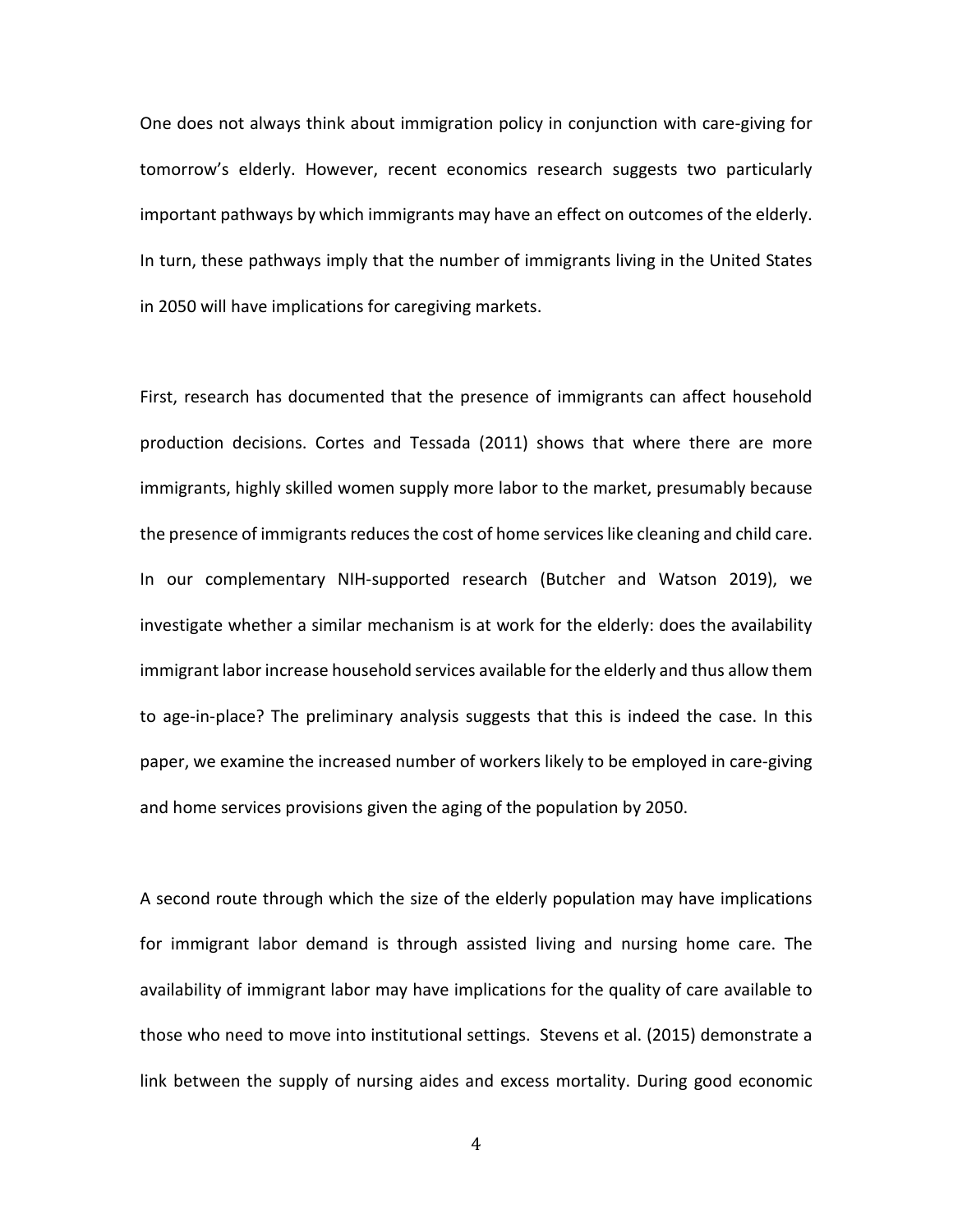times, a tight labor market leads to changes in staffing ratios in nursing homes, resulting in increased mortality among those aged 80 and up. Immigrants provide a disproportionate share of this type of caregiving labor, suggesting that changes to immigration may also affect staffing ratios in institutional care settings.<sup>[2](#page-4-0)</sup> Furtado and Ortega (2018) provide evidence that when a local labor market has a higher share of immigrants, the quality of care in nursing homes improves, as measured by fewer falls and residents' engagement in activities of daily living.

In this paper, we begin by describing the literature on the caregiving labor market, and then we turn to describing the data used in our analysis. We then review the projected population changes. The projected changes in the elderly population have implications for the changes in the number and proportion of people with age-related morbidity, and thus the need for caregiving. We examine how employment in various occupations is likely to be affected by the aging of the population. Next, we document representation of the foreign born in different industries and occupations at the national level. We then discuss links between aging, shifts in caregiving labor markets, and immigration policy, and discuss implications for the well-being of the elderly.

<span id="page-4-0"></span> $2$  Note that there is no conflict in these potential mechanisms. It is possible that immigrant labor can affect the length of time that the elderly are able to live in their own homes and affect the quality of care in institutional settings once that transition is made. Lewis (2013) provides evidence in another context that firms' decisions about production technology can respond to immigration.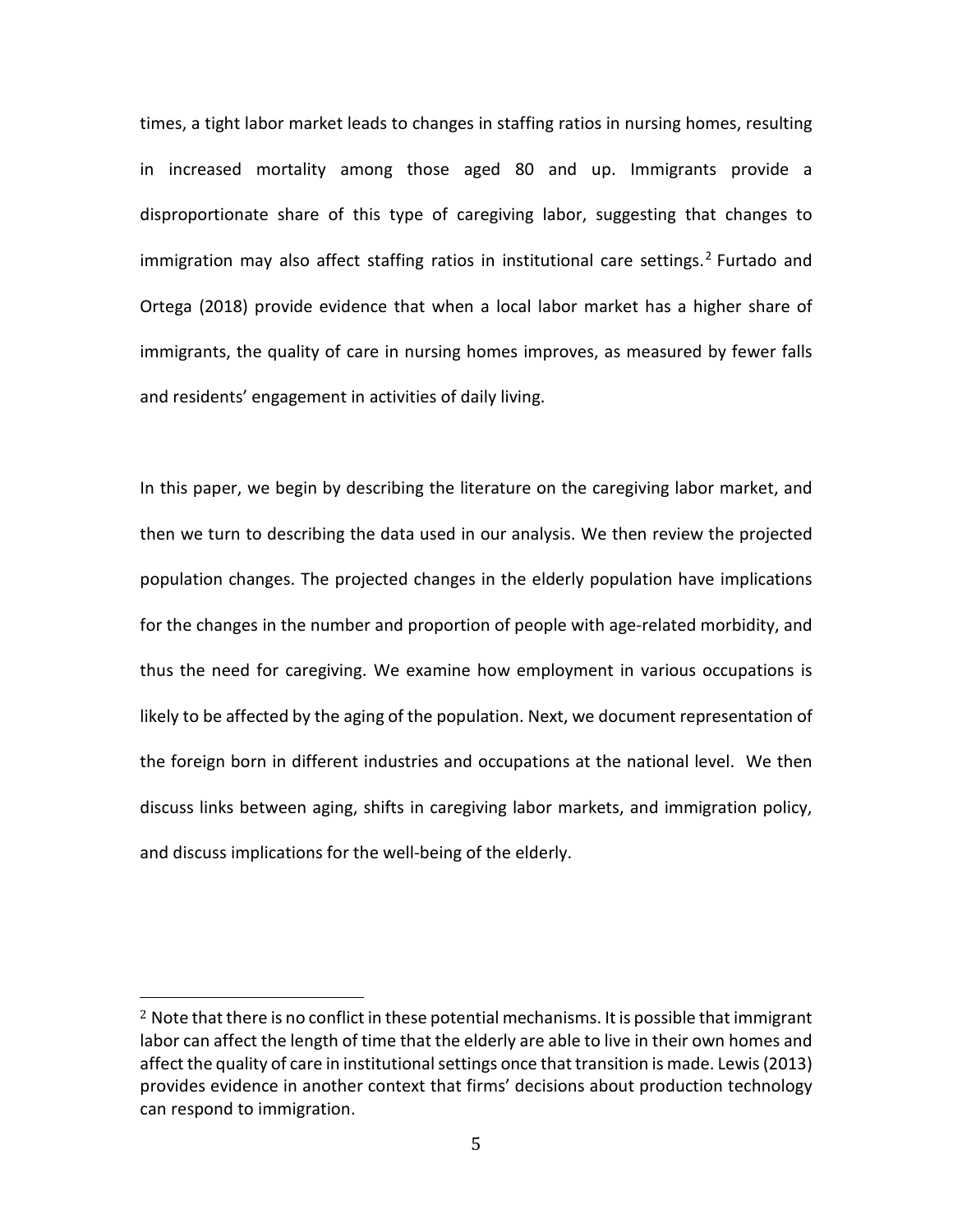II. The Elderly, Labor Market for Caregiving, and Immigration

As shown below, by 2050 there will be over 30 million people who are 80 and older, more than a doubling of the size of that population. At the same time, the share of the population that is working-age will grow much more slowly, meaning that there will be far fewer working-age adults per elderly person. This demographic shift has many potential implications for the caregiving labor market and for the health and well-being of the elderly.

It is well-documented that age-related morbidity may include cognitive decline and mobility challenges that interfere with the activities of daily living. Age-specific disability rates among the elderly have been declining in recent years. However, increases in mortality and morbidity for middle-aged non-Hispanic white Americans (Case and Deaton 2017) suggest the possibility that this trend could reverse, leading to increases in morbidity among this group and more caregiving needs later in life. Rising obesity rates may necessitate earlier assistance with physical activities of daily living, and may make it more challenging to deliver effective assistance.<sup>[3](#page-5-0)</sup> Also, later retirement ages may affect caregiving needs; Choi and Schoeni (2017) find that cohorts that retire later have more reported cognition difficulties and difficulties with activities of daily living in their early

<span id="page-5-0"></span> $3$  Felix et. al. (2015) states that in 2010 nearly 25% of nursing home residents had a body mass index greater than or equal to 35, up from 14.7% in 2000. A New York Times article (Varney 2015) describes the difficulty nursing homes are having caring for these patients who may require additional staff to assist with mobility and/or specialized equipment to give them adequate care.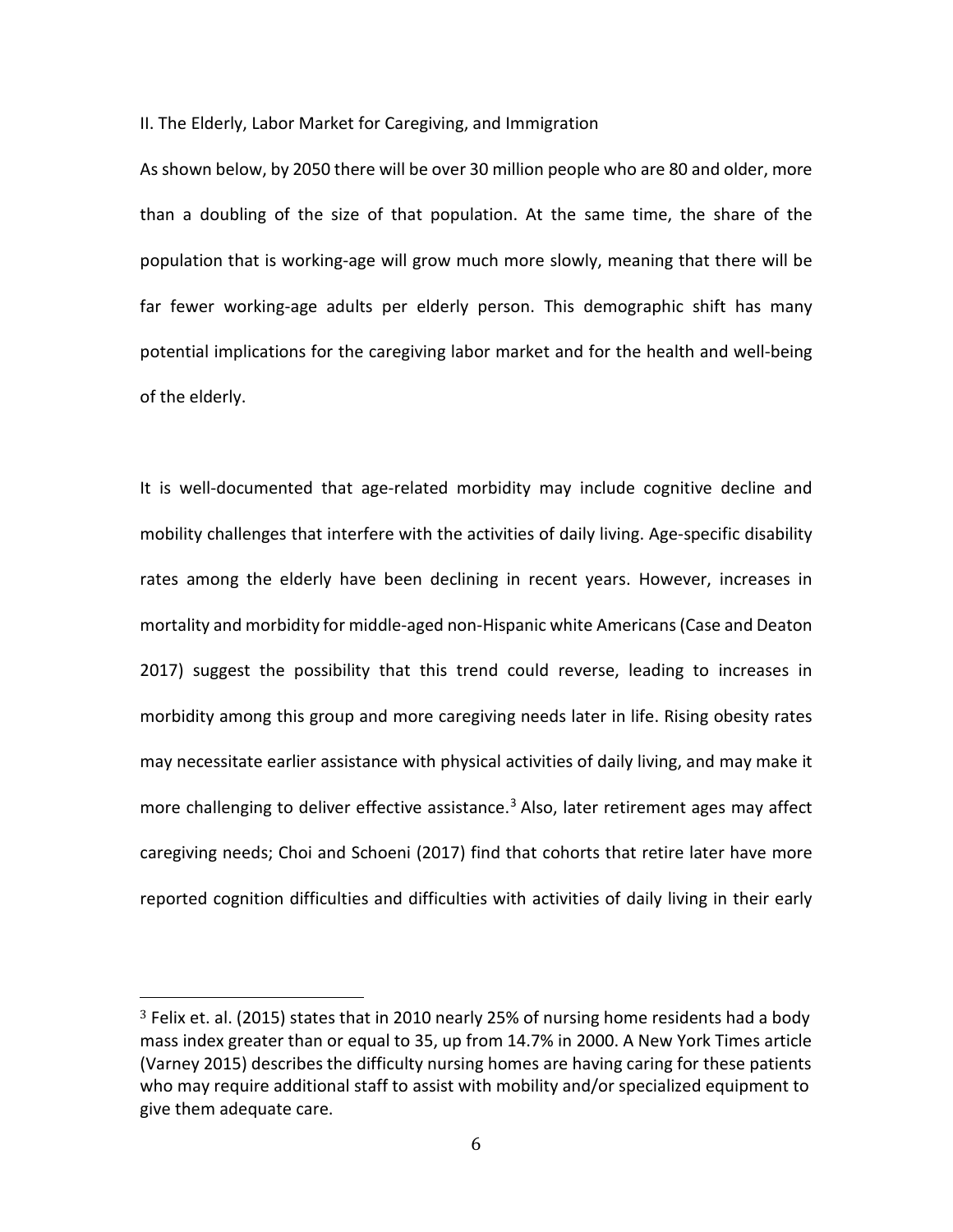sixties than cohorts that were able to retire earlier. [4](#page-6-0) All of these factors point to a greater need for caregiving workers as the population ages, including both those providing medical care and those providing non-medical assistance with activities of daily living.

How the elderly will access the caregiving and health services they need will entail decisions about living arrangements, which in turn will be informed by individuals' preferences, savings, health status, access to public benefits, and the costs of accessing personal care and medical care in different settings. As Grabowski, Gruber, and Mor pointed out in a 2017 NYTimes Op-Ed: "Roughly one in three people now turning 65 will require nursing home care at some point during his or her life. Over three-quarters of long-stay nursing home residents will eventually be covered by Medicaid." A nursing home may be thought of as a high-density living arrangement that makes it easier for a group of workers, combined with specialized equipment, to deliver care. Presumably, more workers would be required to deliver the same quality and quantity care where the individuals not to be housed in a high-density, capital-intensive environment.

A large body of research finds that the elderly report strong preferences for living independently and aging in place (McGarry and Schoeni 2000). The ability of the elderly

<span id="page-6-0"></span> $4$  Some researchers have noted improvements in cognition, see for example, Leggett et. al. 2017). This research uses different measures of cognition – for example measuring mistakes in simple mathematical calculations – (in the Americans Changing Lives Study) and finds that later cohorts have better cognition at age 65. Increasing education across cohorts can explain the improvement. Cognition in Choi and Schoeni (2017) is based on self-reports in the Health and Retirement Survey.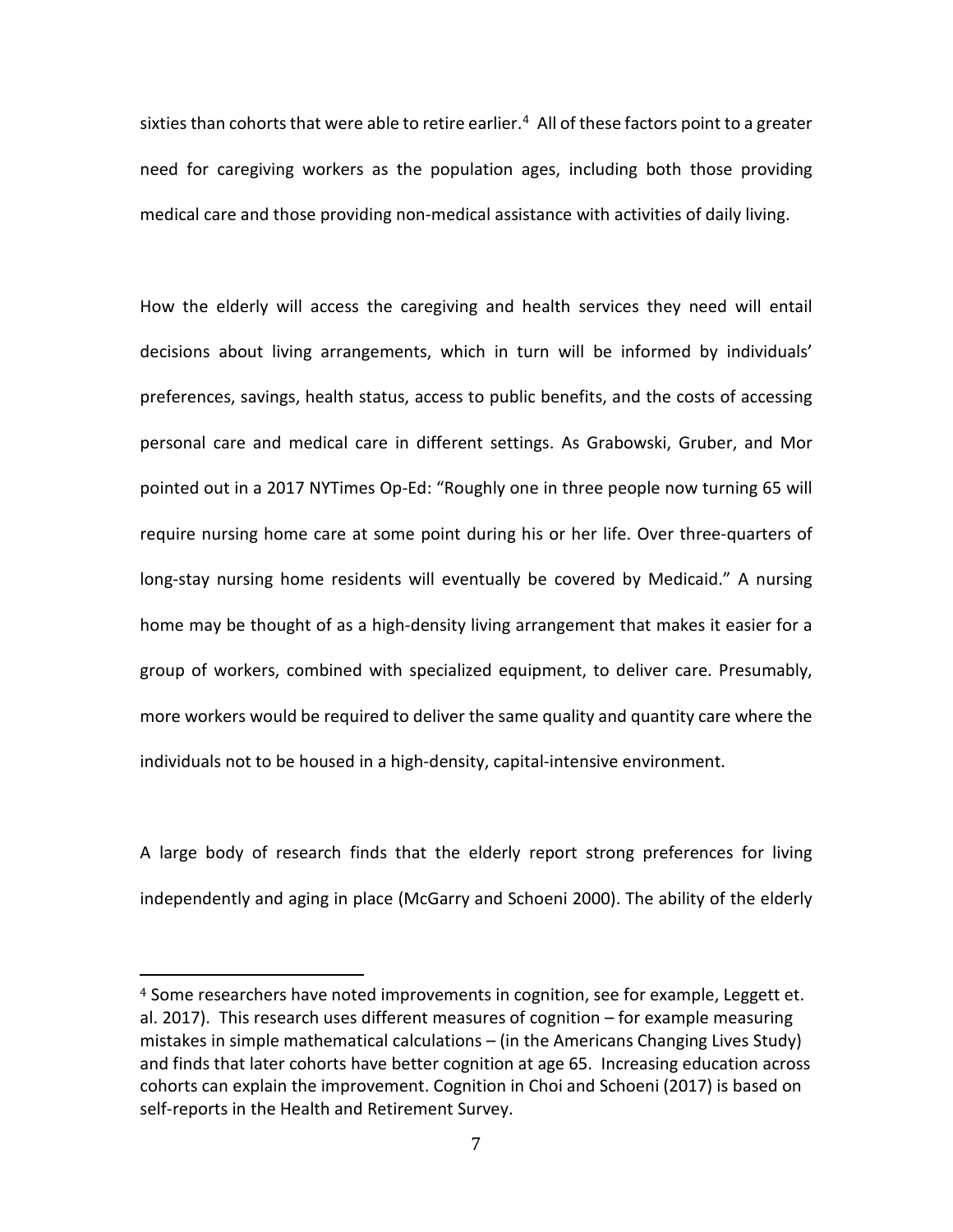to realize their goal of aging at home is highly affected by economic conditions. Previous research has documented that living arrangements of the elderly respond to changes in Social Security benefit levels, and to Medicare reimbursement rates for home health aides (McKnight 2006, Orsini 2010, Englehardt and Greenlaugh-Stanley 2010). For example, Engelhardt et. al. (2005) finds that increases in social security income reduce the probability that elderly widows and divorcees live with others, indicating that when people have more income, they choose more privacy, which they achieve by living independently.

Thus, the existing literature strongly suggests that the living arrangements of the elderly are influenced by the costs of living independently. One potentially important driver of the costs is access to a supply of labor that can provide help with activities of daily living (such as cooking, shopping, housecleaning, laundry, yard work) and provide needed medical care in the home. Evidence indicates that when Medicare payments for formal home health care aides are more limited, the elderly substitute with informal care (Golberstein et al. 2009). Although previous work has not focused on the role of immigration in providing labor for home production on behalf of the elderly, Cortes and Tessada (2011) demonstrates that immigrants serve in this capacity in delivering home production for high-skilled women. There may be similar effects of immigrant labor supply for the elderly, with immigrants providing the services and caregiving that allow the elderly to age in place (this is the subject of Butcher and Watson's ongoing NIH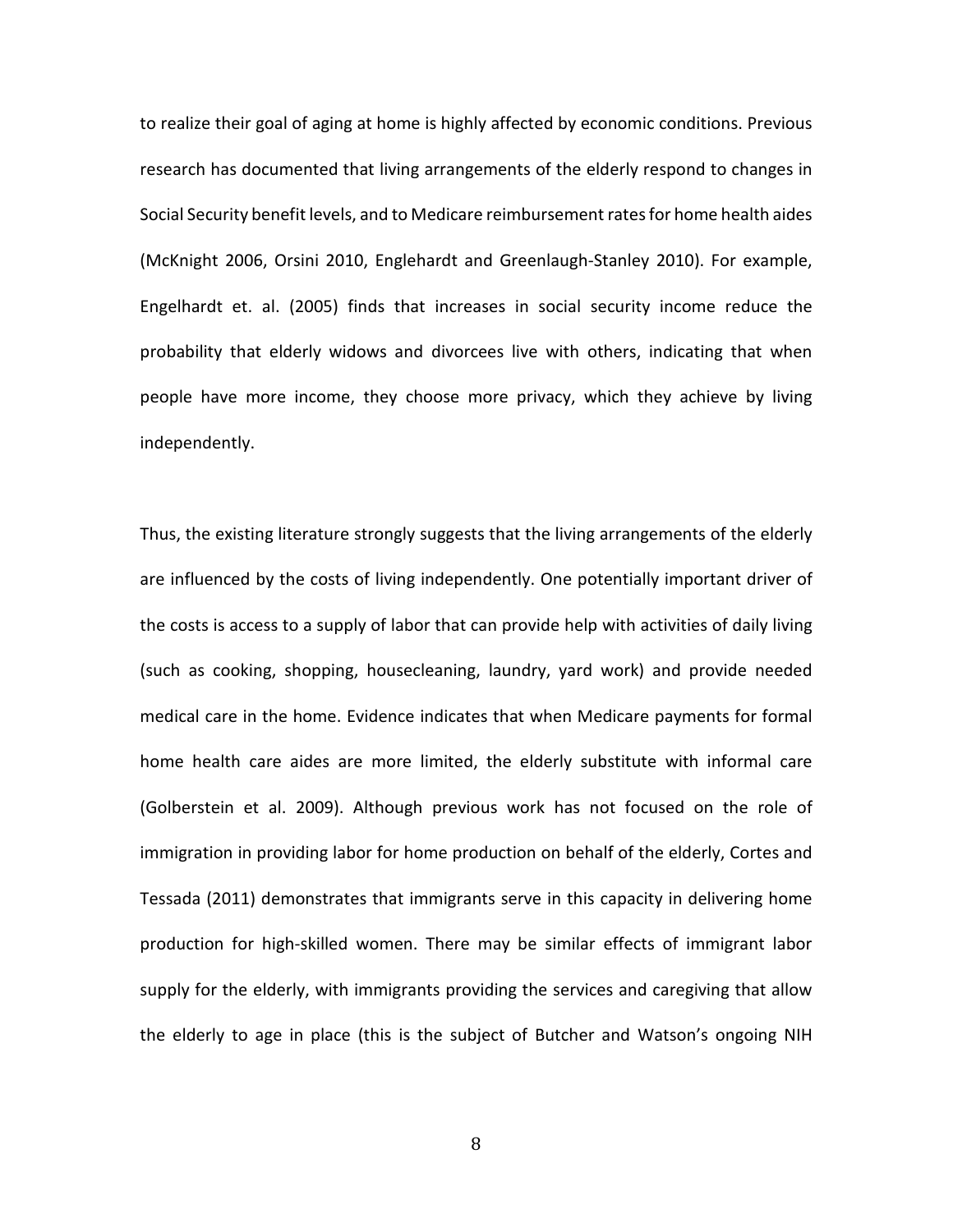supported research). <sup>[5](#page-8-0)</sup> As will be discussed below, immigrants form a large share of the labor force providing home production services.

Despite the frequent preference of the elderly to age in place, many do require long-term care in nursing homes and assisted living facilities at some point. Here again, immigrant labor plays an important role. Immigrants comprise a large share of the labor force providing formal health care. In particular, foreign-educated nurses went from about 6 percent of those taking the national licensure examination in the mid-1980s to about 20 percent in the mid-2000s (Cortes and Pan 2015). Research indicates that foreigneducated nurses are close substitutes for native-born/educated nurses (Kaushal and Kaestner 2015), and there is some evidence that nurses from the Philippines are more skilled than native-born nurses with other similar characteristics (Cortes and Pan 2015). As demand for medical services expand with an aging population, a steady supply of foreign-born medical staff will be important for meeting that demand. Staffing levels in nursing homes have been shown to be tied to elderly mortality and morbidity in nursing homes, and recent work shows that more immigrants in a local area lead to higher staffing levels in nursing homes and better outcomes for nursing home residents (Furtado and Ortega 2018).

<span id="page-8-0"></span><sup>&</sup>lt;sup>5</sup> Immigrants also comprise a large share of the construction and home improvement industry. Adding safety features to a home (handrails in showers, for example) has been shown to reduce falls, and offsets short term medical expenditures nearly one-for-one (Eriksen et al. 2015). In addition to cooking, cleaning, and home health care, immigrants might have an impact on living arrangements through access to home modification.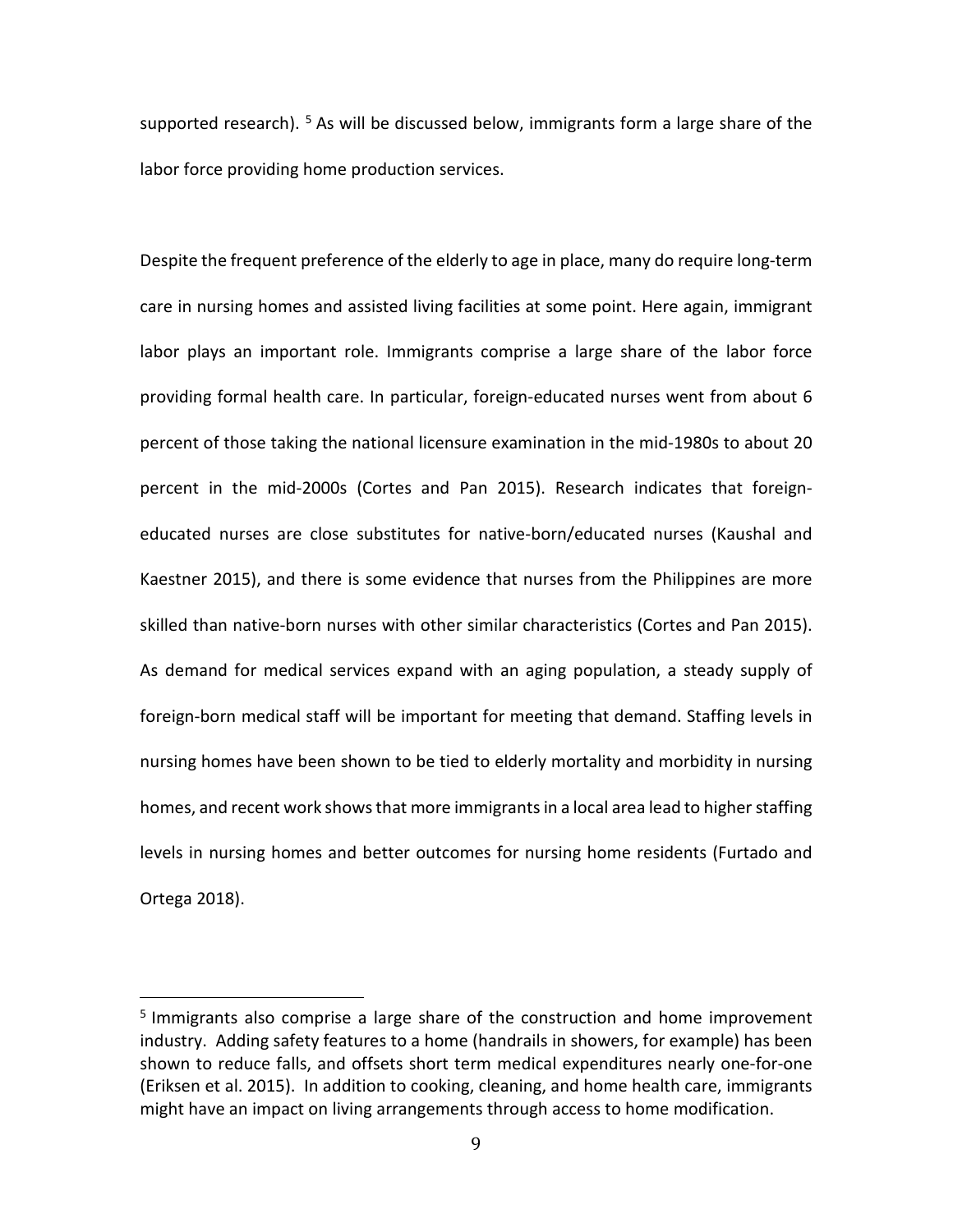In sum, there are strong reasons to believe immigration could affect the future of caregiving. We investigate the relationship between the age of the population and the demand for caregiving occupations below, and then consider the implications of immigration for the caregiving market.

### III. Data

We use two sources of data for the analysis. The first are population projections calculated by the U.S. Census Bureau. $6$  These are generated in 5-year age increments, with the 100-plus age category collapsed into one. For the work using Census projections, we refer to the working age population as those aged 15 to 64 and the elderly population as those 80 and up. Projections are reported for ten-year intervals through the year 2060; we focus on the year 2050.

The second source of data are individual microdata from the decennial Census/American Community Surveys (ACS) for 1990, 2000 and combined from 2006-2017. [7](#page-9-1) We can examine institutionalization among the elderly (typically residence in nursing homes) as an outcome using these data. We define the foreign-born to include anyone born outside the U.S. and its outlying areas and territories, and use the terms "foreign born" and

<span id="page-9-0"></span> <sup>6</sup> Available at [https://www.census.gov/data/tables/2017/demo/popproj/2017](https://www.census.gov/data/tables/2017/demo/popproj/2017-summary-tables.html) [summary-tables.html.](https://www.census.gov/data/tables/2017/demo/popproj/2017-summary-tables.html) These estimates are based on cohort-specific projections of fertility, mortality, and net migration.

<span id="page-9-1"></span><sup>7</sup> Steven Ruggles, Sarah Flood, Ronald Goeken, Josiah Grover, Erin Meyer, Jose Pacas, and Matthew Sobek. IPUMS USA: Version 8.0 [dataset]. Minneapolis, MN: IPUMS, 2018. [https://doi.org/10.18128/D010.V8.0A](https://doi.org/10.18128/D010.V8.0)vailable at www.ipums.org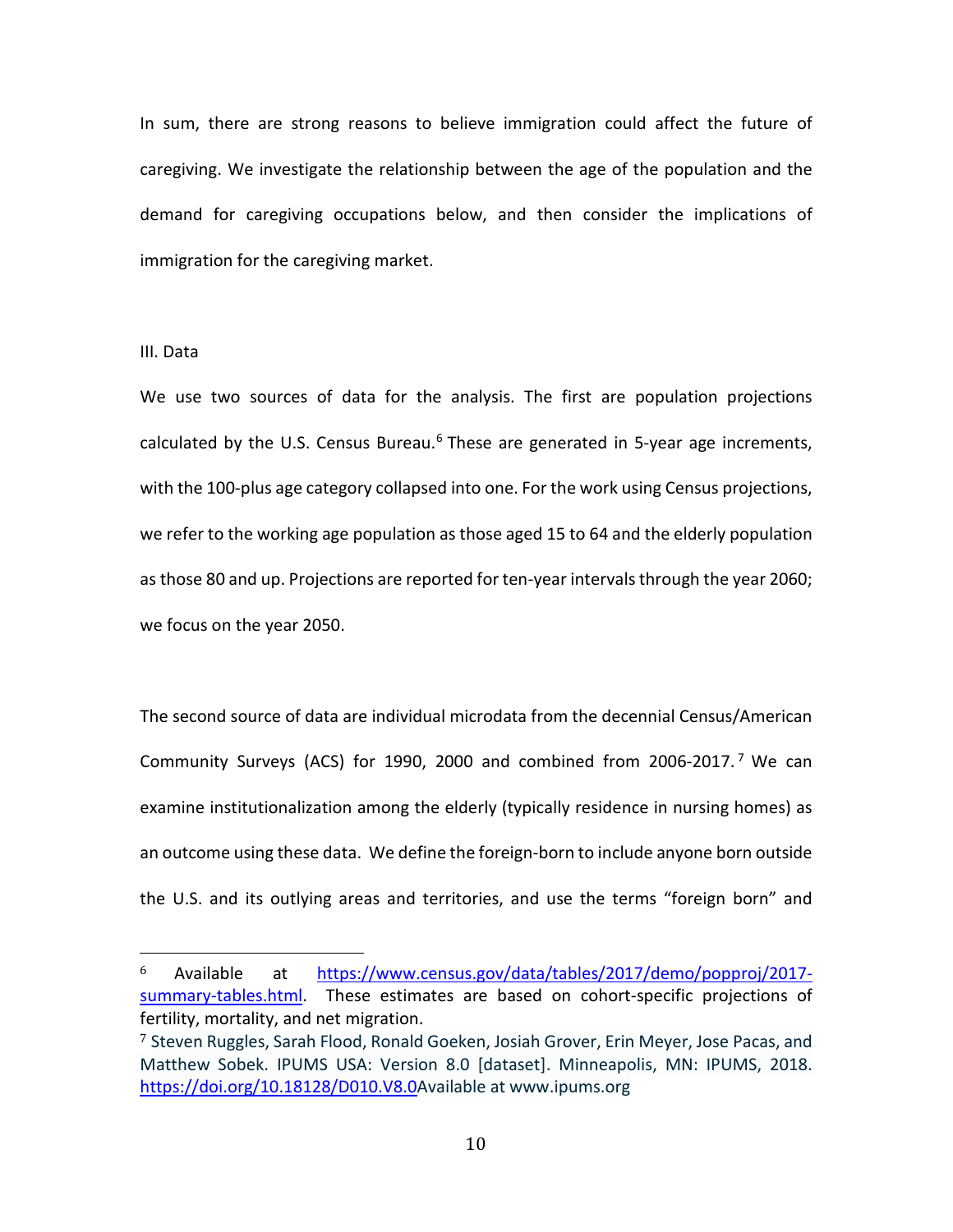"immigrant" interchangeably. We define the working age population as those aged 16 to 64 for the ACS analyses.

### IV. Population Changes by 2050

The Census Bureau population projections show a large increase in the elderly population, which we define here as age 80 and up. As Figure 1 shows, there will be over 30 million people who are 80 and above in the year 2050, about 2.6 times more than there are today. The number of elderly individuals is expected to rise rapidly until about 2045 as the baby boom generation ages. Then, the elderly population will grow more modestly. There are more women than men among those age 80 and up, with about 1.62 elderly women for each elderly man in 2016, and this is projected to fall to 1.42 women per man by 2050.

Multiplying the elderly population by 2 to 3 times might not be a concern if it were occurring in the context of rapid population growth more generally. However, Census projections suggest the overall population will only grow 18 percent between now and 2050, and the working-age population (defined in the Census projection data as ages 15- 64) will only increase 11 percent. Thus, it is the case that the elderly are projected to be a much larger share of the population in 2050 than they are today.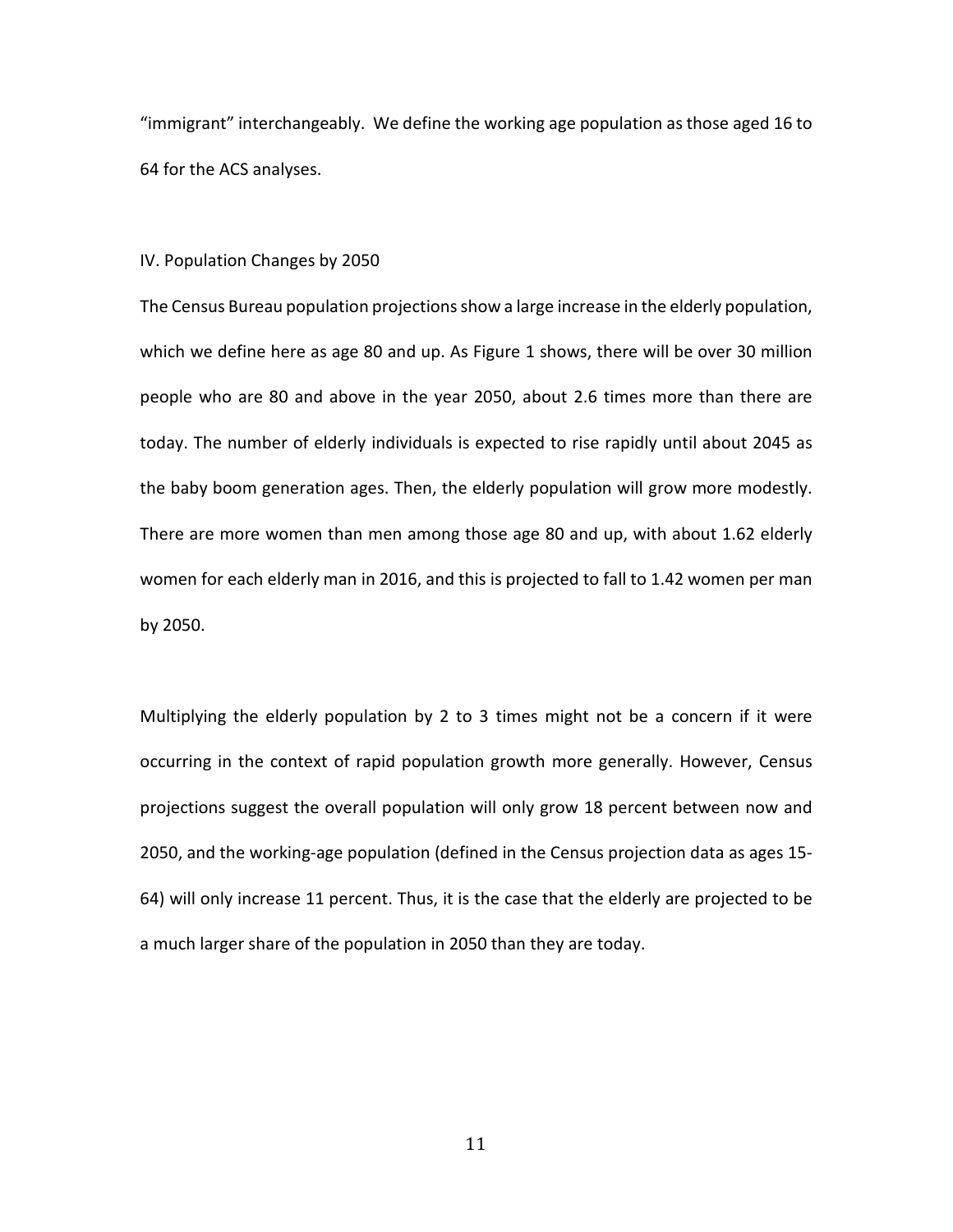

Figure 1: Projected number of 80+ year-olds by year (in thousands)

Source: From Projected 5-Year Age Groups and Sex Composition: Main Projections Series for the United States, 2017-2060. U.S. Census Bureau, Population Division: Washington, DC. Release Date: March 2018.

To put this change in context, consider that the fraction of individuals ages 80 and higher in the United States is estimated to be around 3.2 percent when calculated using 2012- 2016 American Community Survey (ACS) data, or 3.8 percent in 2016 using Census Bureau estimates.<sup>[8](#page-11-0)</sup> Florida has the highest share of elderly today of any state, at 5.1 percent, according to the ACS. The Census projects that the fraction of the whole U.S. population

<span id="page-11-0"></span> <sup>8</sup> The 2016 Census Bureau numbers are a bit higher, at 3.8 percent. This may partially reflect the fact that the ACS incorporates earlier years.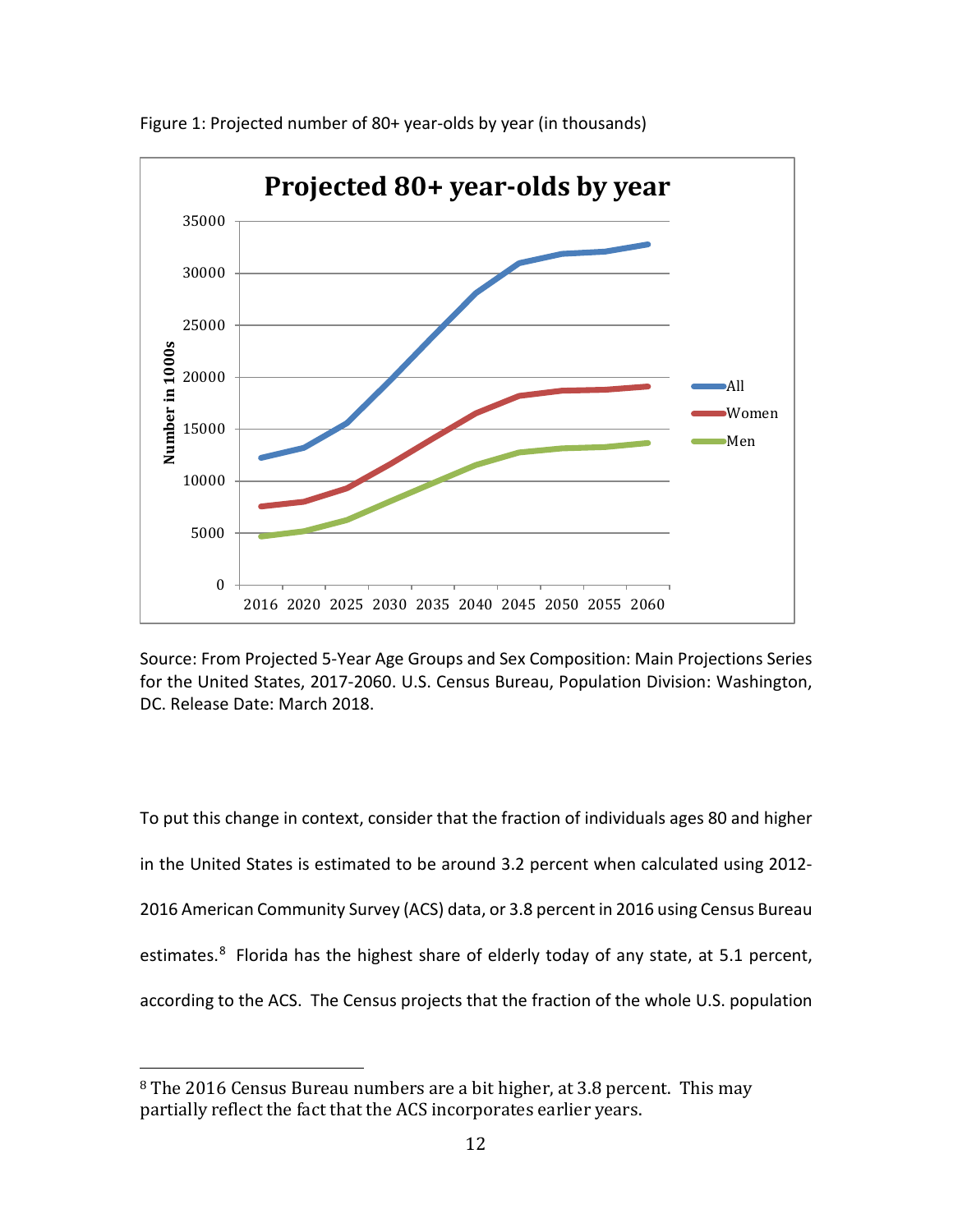age 80 and up will be 8.4 percent by 2050. As shown in Figure 2, today there are only four metropolitan areas in the entire country - all in Florida - that exceed 8 percent elderly. The Punta Gorda metropolitan area in Florida has the highest share elderly, at 10.2 percent. In other words, in 2050 the age distribution of the United States overall will resemble that of the oldest parts of Florida today.



Figure 2. Fraction of Population Aged 80 and Up by Metropolitan Area



Figure 3 uses the Census projections to calculate the number of each elderly age group relative to the working age population. There are projected to be more than twice as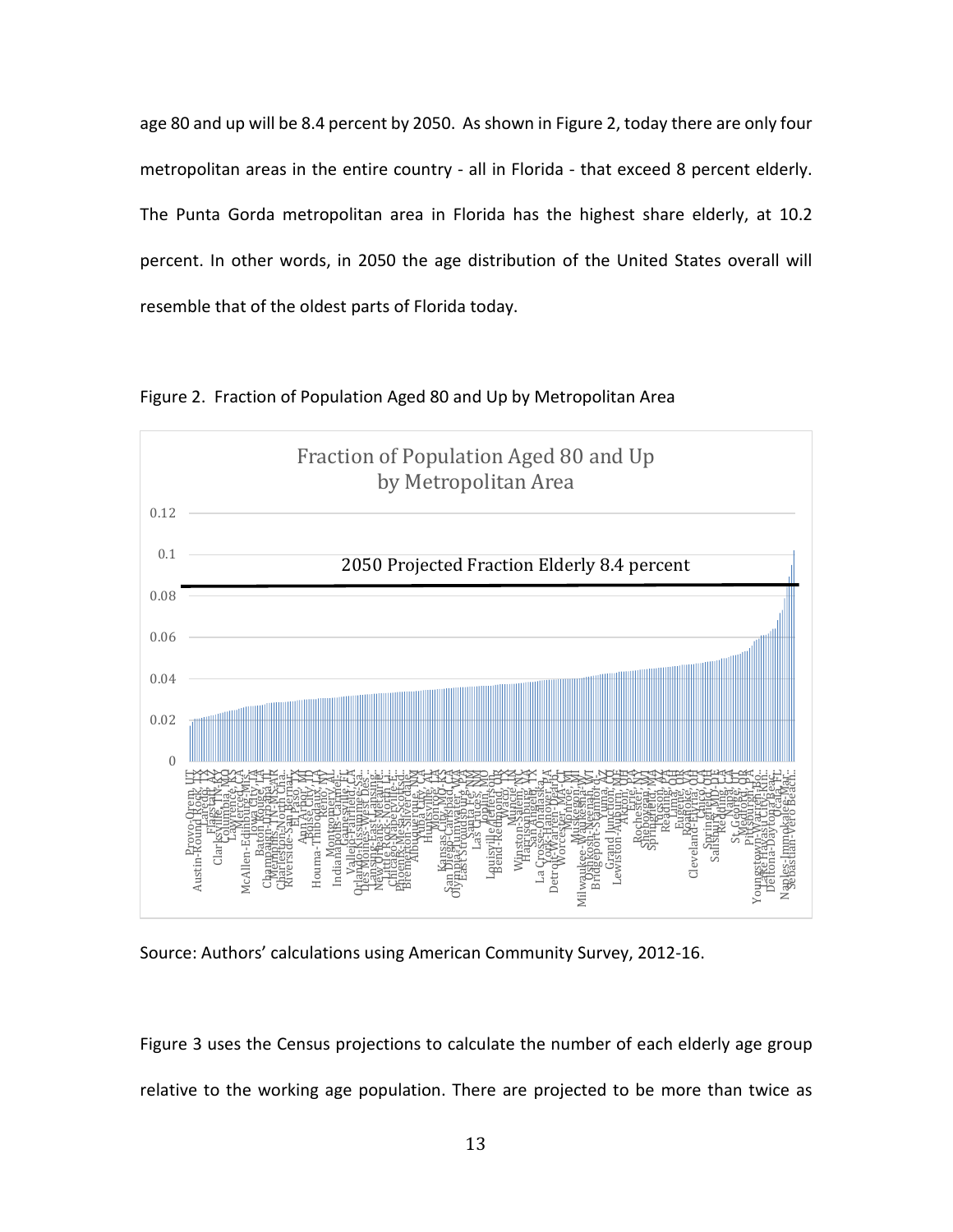many 80-to-84-year-olds relative to 15-to-64-year-olds in 2050 as there were in 2016. The change in the elderly population relative to the working age population will pose challenges for many aspects of society, from old age insurance to caregiving markets.



Figure 3: Age group size relative to working age (age 15 to 64)

Source: Authors' calculations using Projected 5-Year Age Groups and Sex Composition: Main Projections Series for the United States, 2017-2060. U.S. Census Bureau, Population Division: Washington, DC. Release Date: March 2018.

Though the Census does not produce population projections by age for each state, we can project the future number of elderly per potential worker in each state by assuming tomorrow's elderly will be distributed in the same way as today's elderly, and today's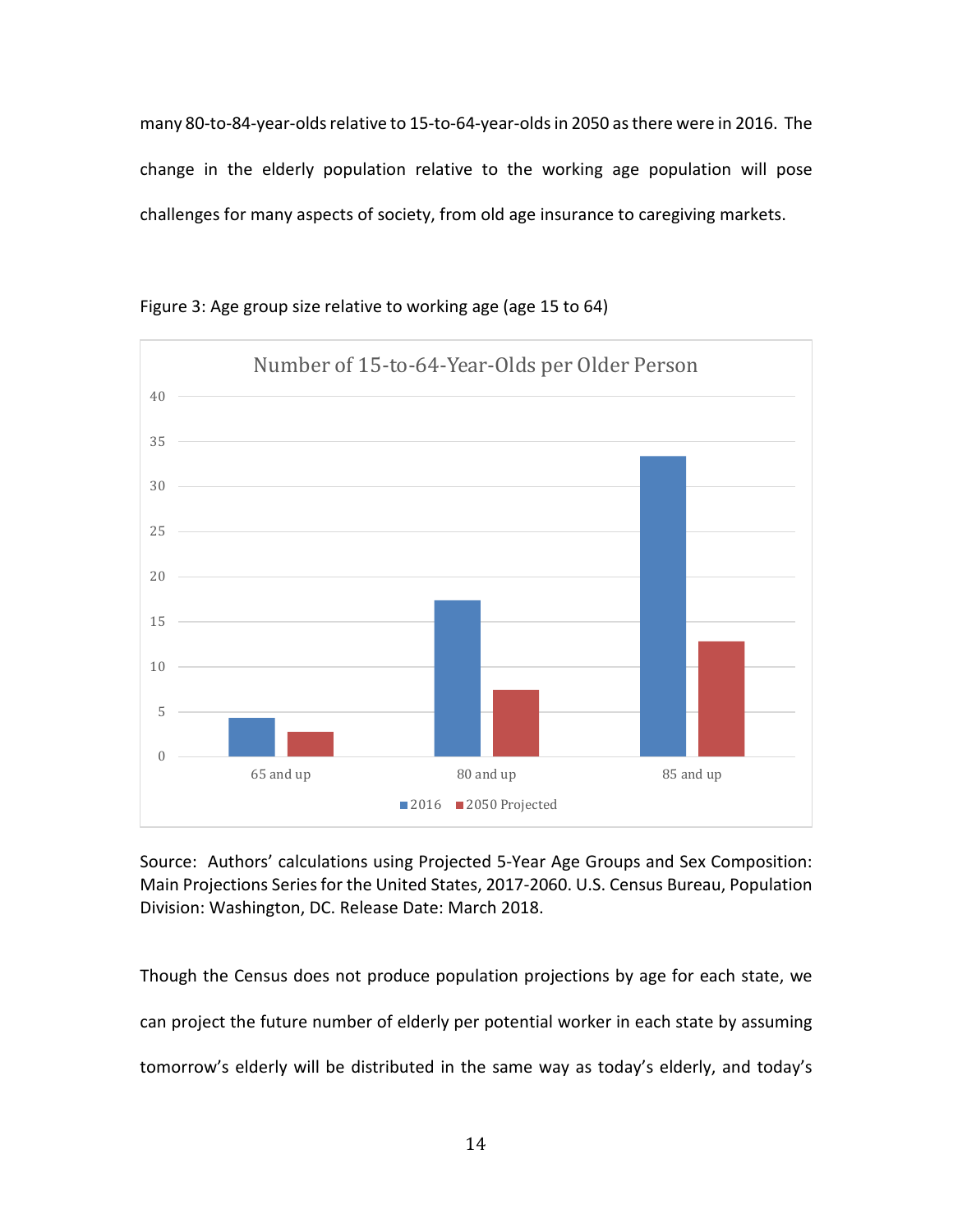working age population will be distributed as today's working age population. This approach does not take into account differential demographic trends occurring within placesfor reasons unrelated to the overall aging of the population, but nevertheless gives a sense of the year 2050 across the country.

Today, the U.S. has 0.058 people over age 80 per working age person. Florida is the state with the highest relative population of elderly, with 0.082 people over age 80 per working age person. Figure 4 shows the projected ratio of elderly to working age population in the year 2050, assuming the elderly and non-elderly populations are distributed across states as they are today. All states except one (Alaska) are projected to have more elderly individuals per potential worker than today's Florida. In other words, we can expect the demand for caretaking labor to increase across the country to levels not currently seen in any state.

# V. Incidence of Morbidity

The aging of the population is important for caregiving needs because the incidence of morbidity increases with age. Figure 5 uses the 2017 American Community Survey to calculate the fraction of the population reporting disability, called "difficulties" in the survey, by age. The difficulties in the ACS are self-reported and include difficulties with cognition, difficulties with physical mobility/ambulation, difficulties with independent living, difficulties with self-care, and difficulties with senses (vision and/or hearing).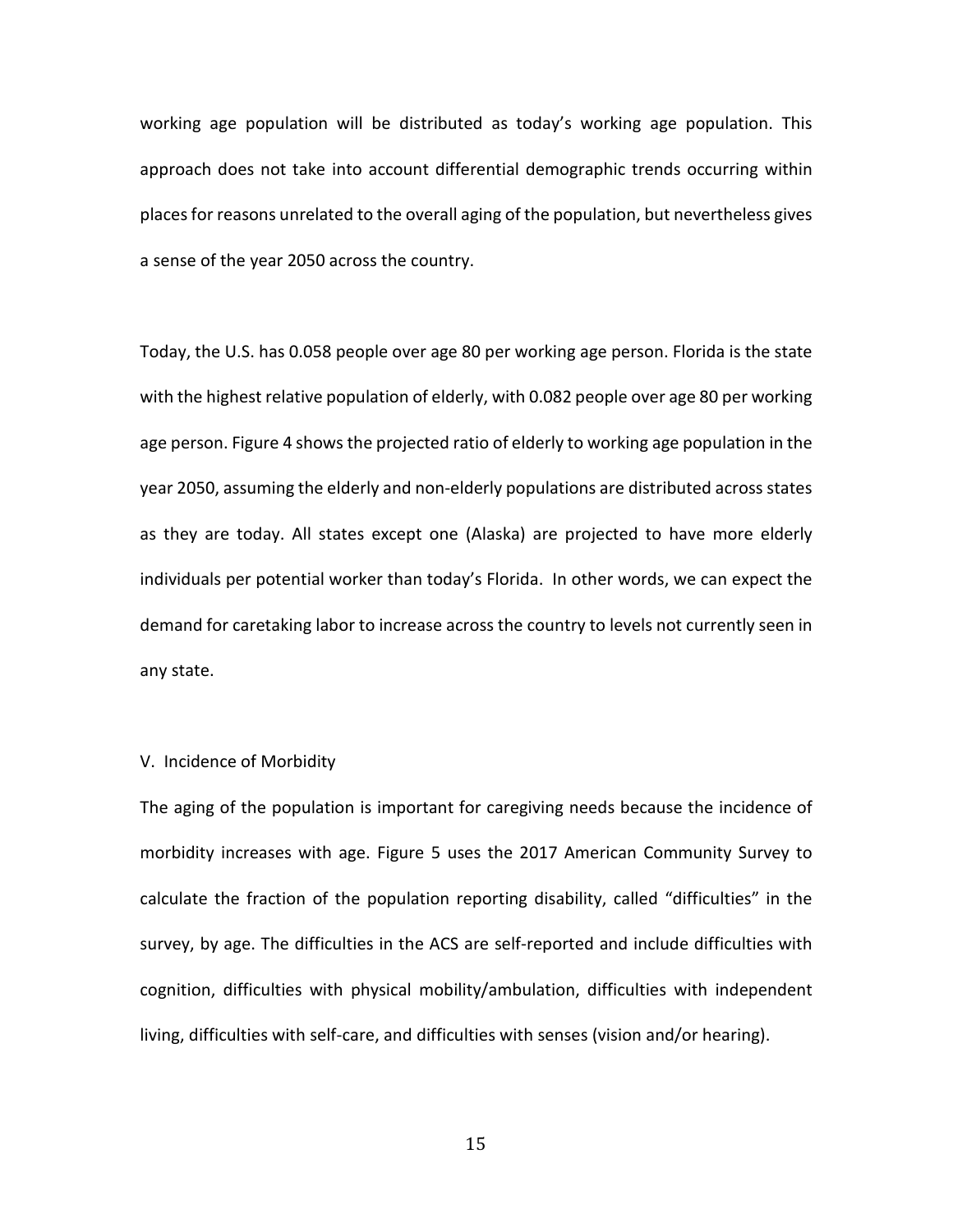

Figure 4. Projected Population Aged 80 and Up in 2050 Relative to the Working Age Population

Source: Authors' analysis of American Community Survey data and Census projections. Calculated by allocating projected 80+ U.S. Population in 2050 according to current distribution of 80+ population across states.

Disability rates increase rapidly with age, with an inflection point around age 80. At age 80, about 45 percent of people report some type of difficulty, the most common being physical mobility (29 percent). By the time they reach their late eighties, almost half of individuals report difficulty with independent living and more than half have physical challenges. About 30 percent report cognitive difficulty. In the age 90-plus group, 81 percent of individuals report a difficulty.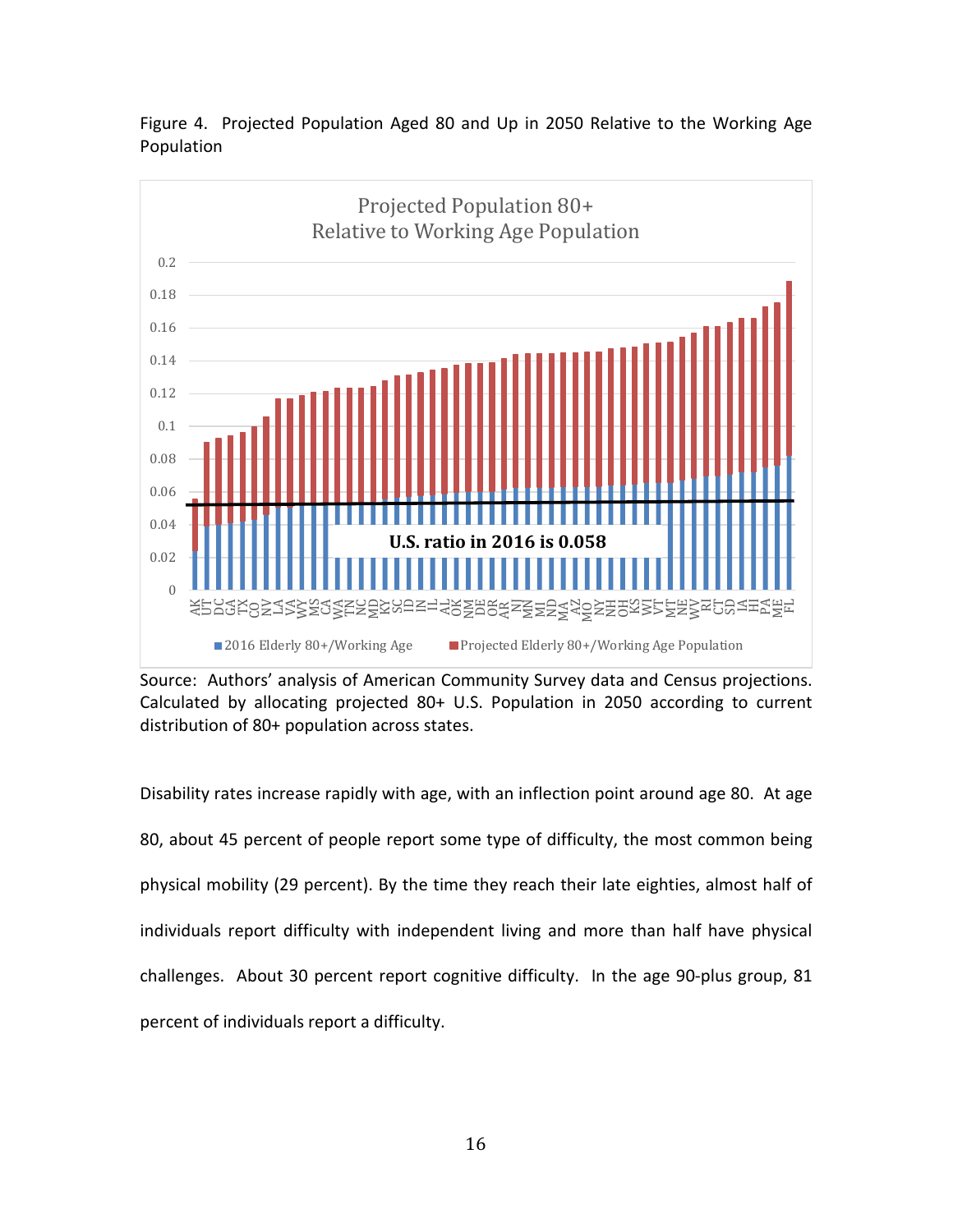

Figure 5. Disability Prevalence by Age and Type of Disability

Source: Authors' analysis of 2017 American Community Survey Data. Final datapoint reflects ages 90 and above.

Of course, current disability rates may not predict those in the future. In general, recent cohorts of older Americans appear to be healthier than prior generations.  $9$  In the American Community Survey, the disability questions have changed over time, so a recent direct comparison is only available between 2008 and 2017. Even in that short time,

<span id="page-16-0"></span><sup>&</sup>lt;sup>9</sup> How the aging population will affect demand for health care services is an important question. While it is clear that health care expenditures rise as people age, recent work points out that health expenditures rise rapidly as "time-to-death" decreases, with expenditures rising very rapidly in the last year of life (Howdon and Rice 2018). If the future elderly experience lower morbidity rates at a given age than the current elderly, then we may see further shifts down in the age-institutionalization curve.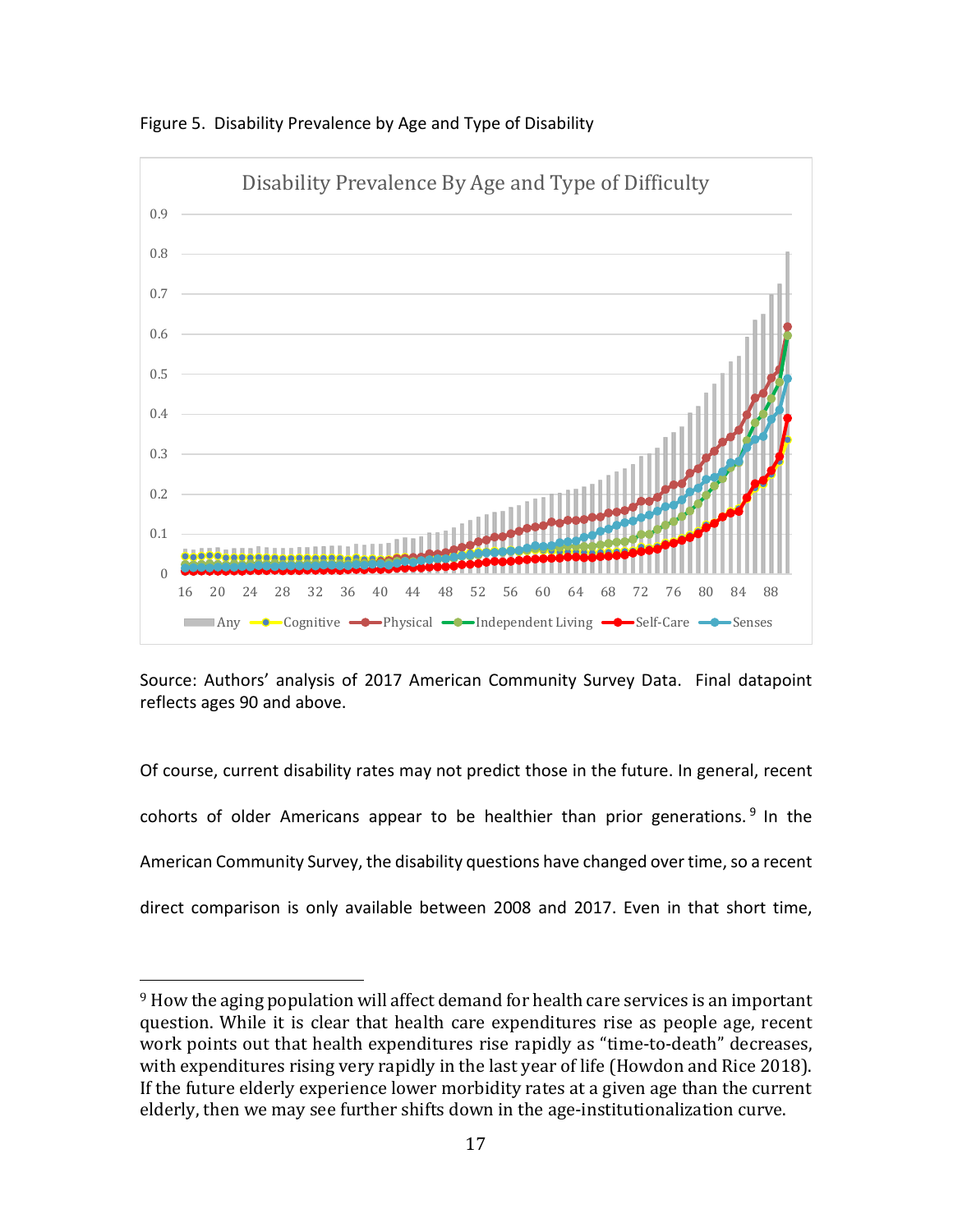however, it is clear that there are reductions in self-reported difficulties among older adults. Figure 6 shows that 85-year-olds have substantially reduced rate of all types of difficulty over the past decade.



Figure 6. Disability Rates at Age 85

Source: Authors' analysis of 2008 and 2017 American Community Survey data.

It remains to be seen whether reductions in morbidity are likely to continue at the same pace until 2050. It is likely that improvements in health interventions and technologies will continue. For example, knee and hip replacements will likely get better, and technology will allow individuals to live at home longer with virtual monitoring (we will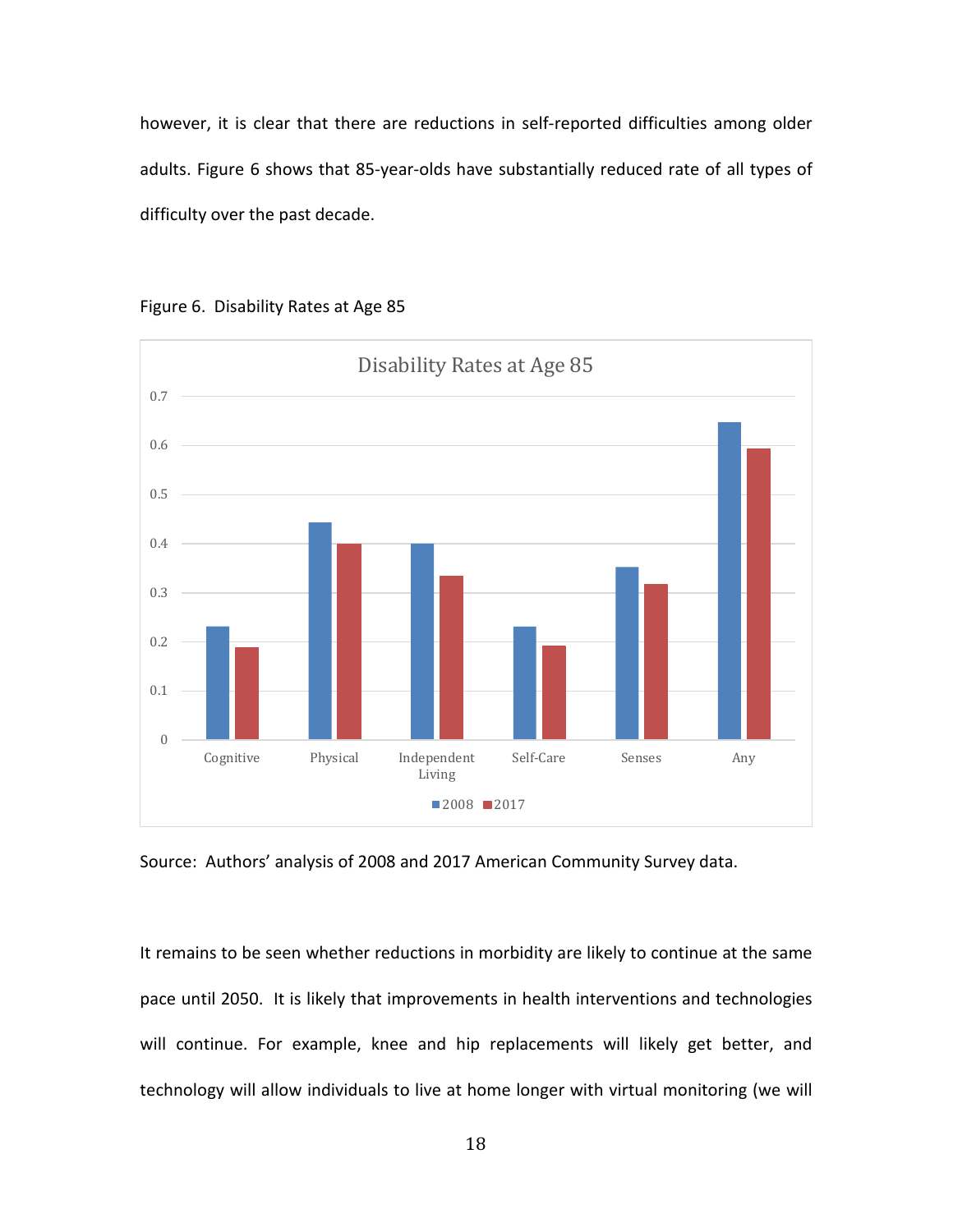return to this issue below). On the other hand, researchers have documented increasing health challenges for today's cohort of middle-aged adults, which may manifest themselves as slower morbidity improvements in tomorrow's elderly (Case and Deaton 2017).

On average, today's "difficulty" rates are 50 percent for 80-to-84-year-olds, 65 percent for 85-to-89-year-olds, and 81 percent for those ages 90 and up. That implies about 7.5 million individuals aged 80 and up living with a difficulty today. By 2050, these same agespecific disability rates would yield over 20 million people ages 80 and up living with a difficulty. Even if disability rates are cut in half over the coming decades due to improved health and technology, 10 million people ages 80 and up will have a disability in the year 2050.

Another factor to consider in predicting future morbidity is changing demographics of the older population. The Census Bureau predicts a substantial shift in the racial and ethnic composition of the U.S. population in general by 2050, and a somewhat more modest shift for the older population, as shown in Figure 7. For example, non-Hispanic whites are projected to be 81 percent of the population aged 85 and up in 2050, compared with 87 percent today. The Hispanic or Latino population will grow from 7 percent of those age 85 and up to 13 percent. There will be higher shares of those identifying as black/African-American of (11 percent compared with 8 percent today, including black Latinos) and Asian (6 percent rather than 4 percent, including Asian Latinos.)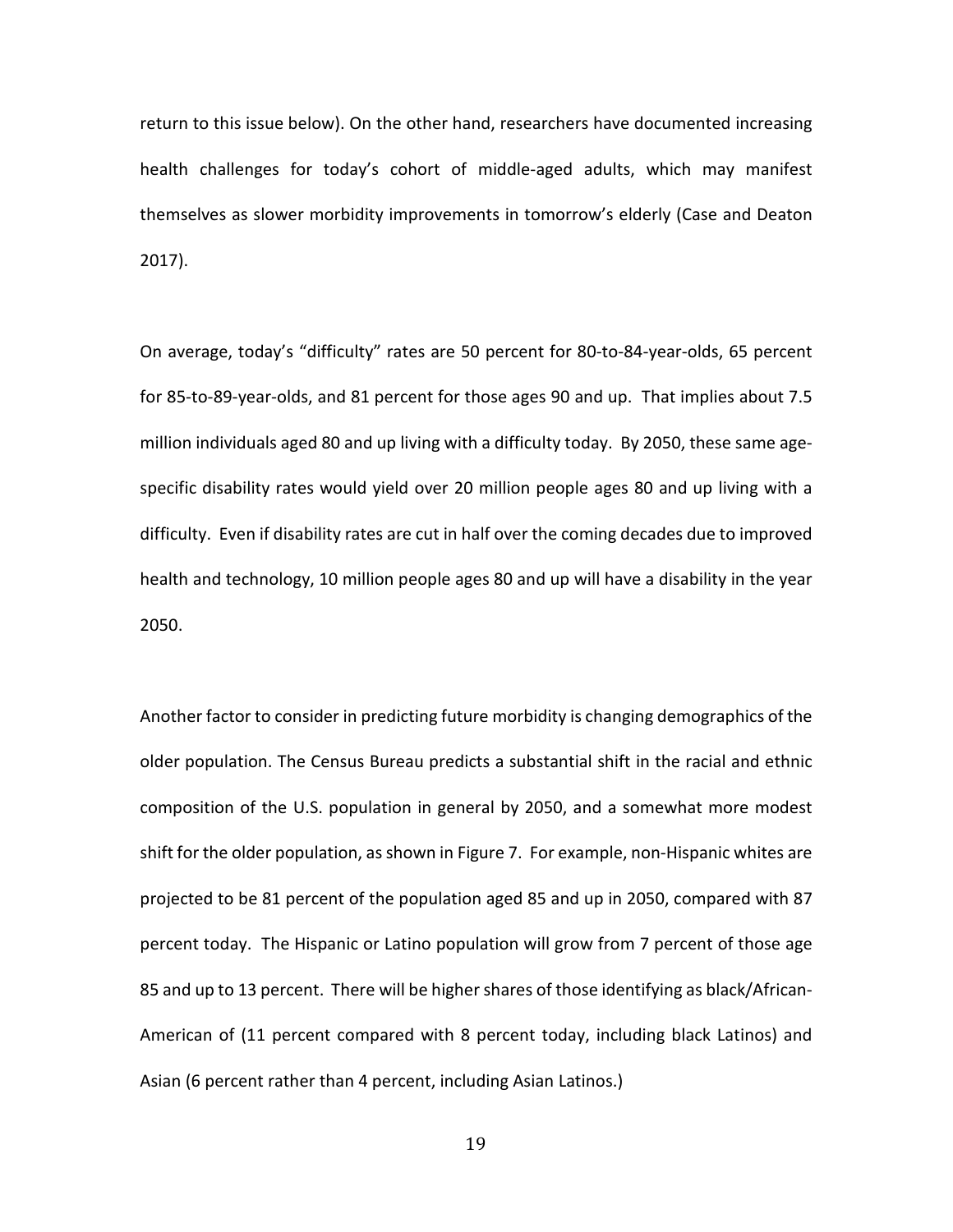



Source: U.S. Census Population Projections.

These demographic changes could predict changing disability rates among the elderly if race and ethnicity are strong predictors of morbidity. Researchers have documented better health outcomes among the Latino population than might be expected based on income and education levels, for example, and this finding is especially true for the foreign-born Latino population. However, it is unclear whether this health advantage will continue for future cohorts (Goldman 2016).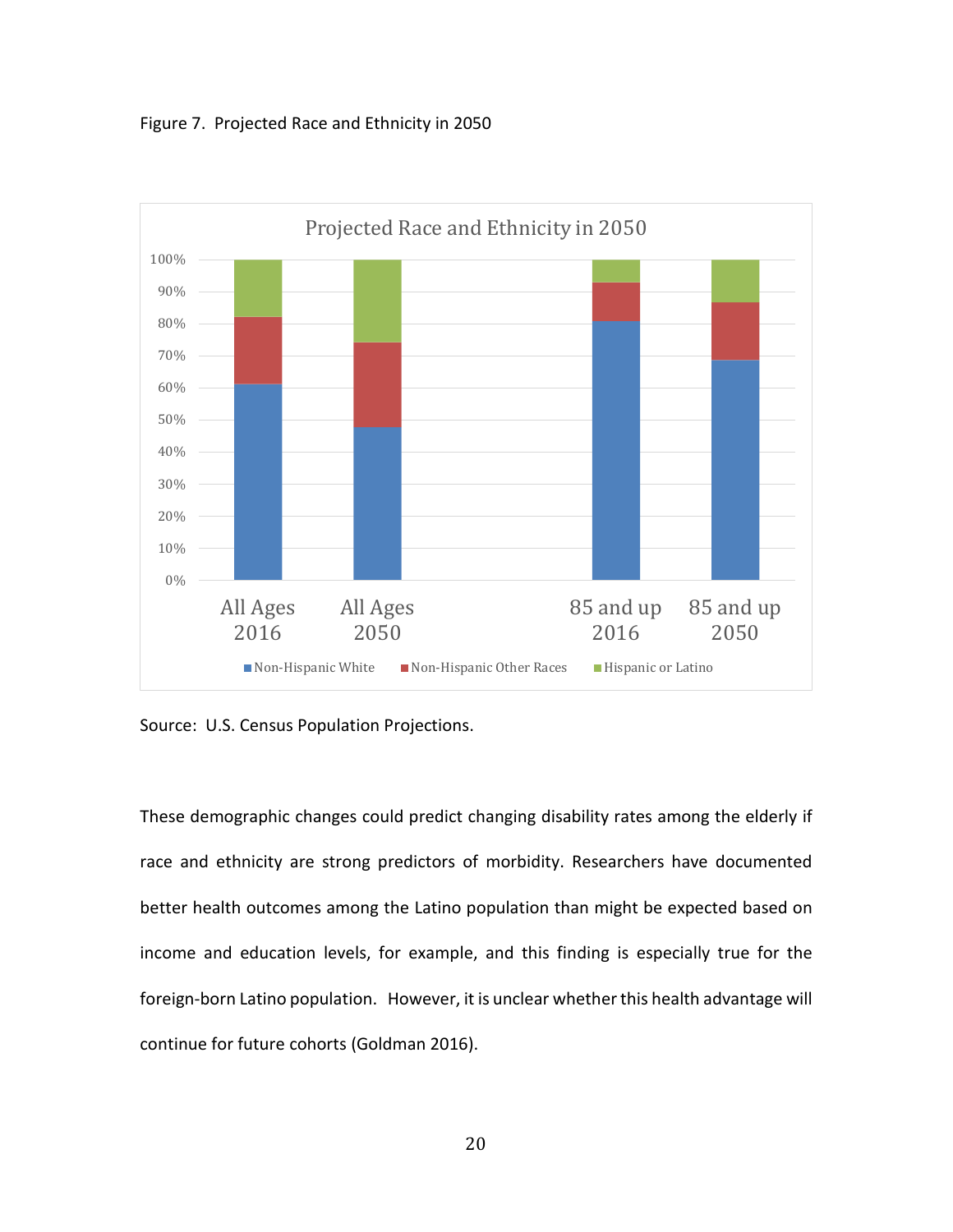To investigate the potential impacts of changing demographics, we examine the "difficulties" reported in the American Community Survey based on age, Hispanic/Latino ethnicity, race, and foreign-born status, as shown in Figure 8. (These categories do not line up exactly with the categories available in Census projections.) We combine five years of ACS data to improve precision. We find that, conditional on age, the foreign-born population and the U.S.-born Asian population generally have the lowest prevalence of disability, whereas U.S.-born African-Americans and U.S.-born Latinos tend to have higher disability rates. Importantly, these differences are most pronounced around age 60. At older ages morbidity rates tend to converge. By age 84, a majority of each group faces some sort of difficulty, and the difference in disability prevalence rates between groups is less than ten percentage points. We conclude that changes in the racial and ethnic composition of the older population are unlikely to have a major impact on elderly disability rates observed in the year 2050.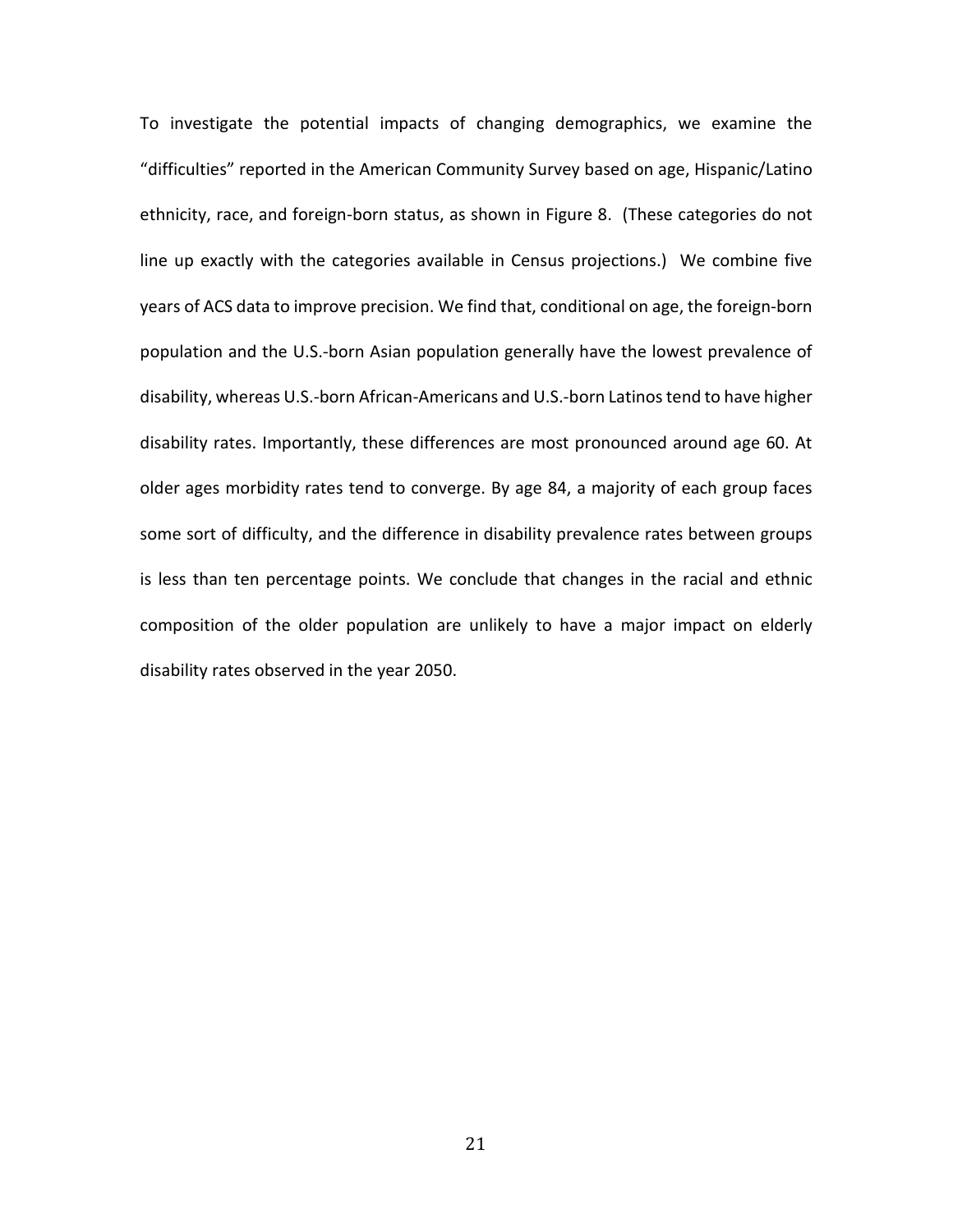

Figure 8. "Difficulty" Rates by Age by Race-Ethnicity and Foreign-Born Status

Source: Authors' analysis of 2013-17 American Community Surveys. Final datapoint reflects ages 90 and above.

### VI. Institutionalization

In the American Community Survey data, institutional populations may live in mental institutions, criminal justice institutions, and institutions for the disabled, poor, or elderly. Although one cannot separately identify the types of institutions in the ACS, most of the institutionalized elderly reside in institutions that provide nursing care and assistance with activities of daily living.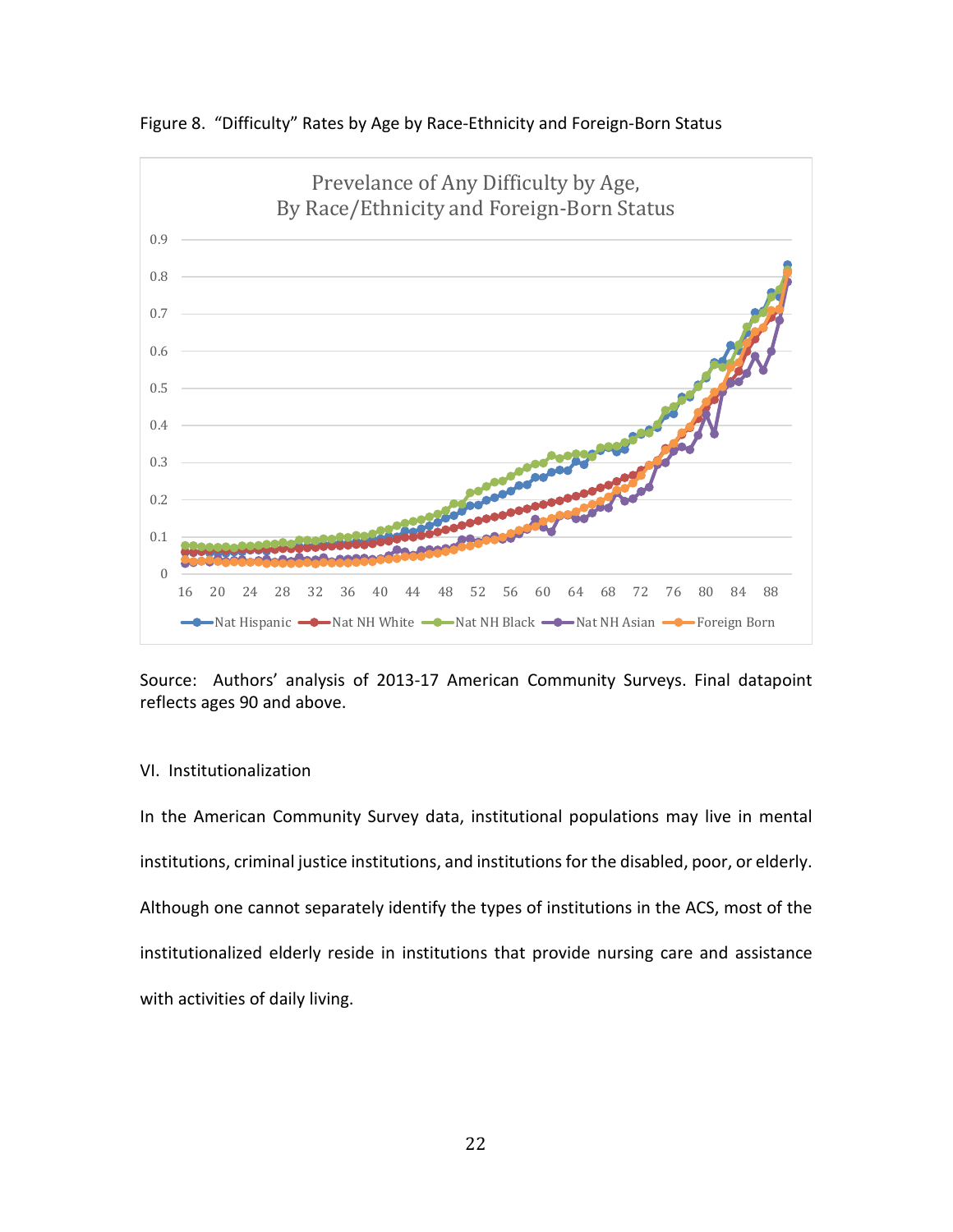As shown in Figure 9, the proportion of the population that is institutionalized rises to about 2 percent for those in their late twenties, mostly due to incarceration, and then declines through middle age. It then begins to rise steeply around age eighty, reflecting the pattern seen in self-reported difficulties. Importantly, although the data indicate that the majority of the population ages 80 and up have some type of disability or difficulty, fewer than 10 percent of individuals in their eighties live in an institution. This indicates that many elderly individuals are able to access help that allows them to live outside of an institutionalized setting, or that there is unmet need for such help, or some combination of the two.

It is also clear from Figure 9 that institutionalization rates are changing over time. Since 1990, age-specific institutionalization rates have been declining rapidly among older individuals, consistent with the improved morbidity observed in recent data. In 1990, 15 percent of 85-year-olds lived in an institution; that number was around 5 percent by 2017.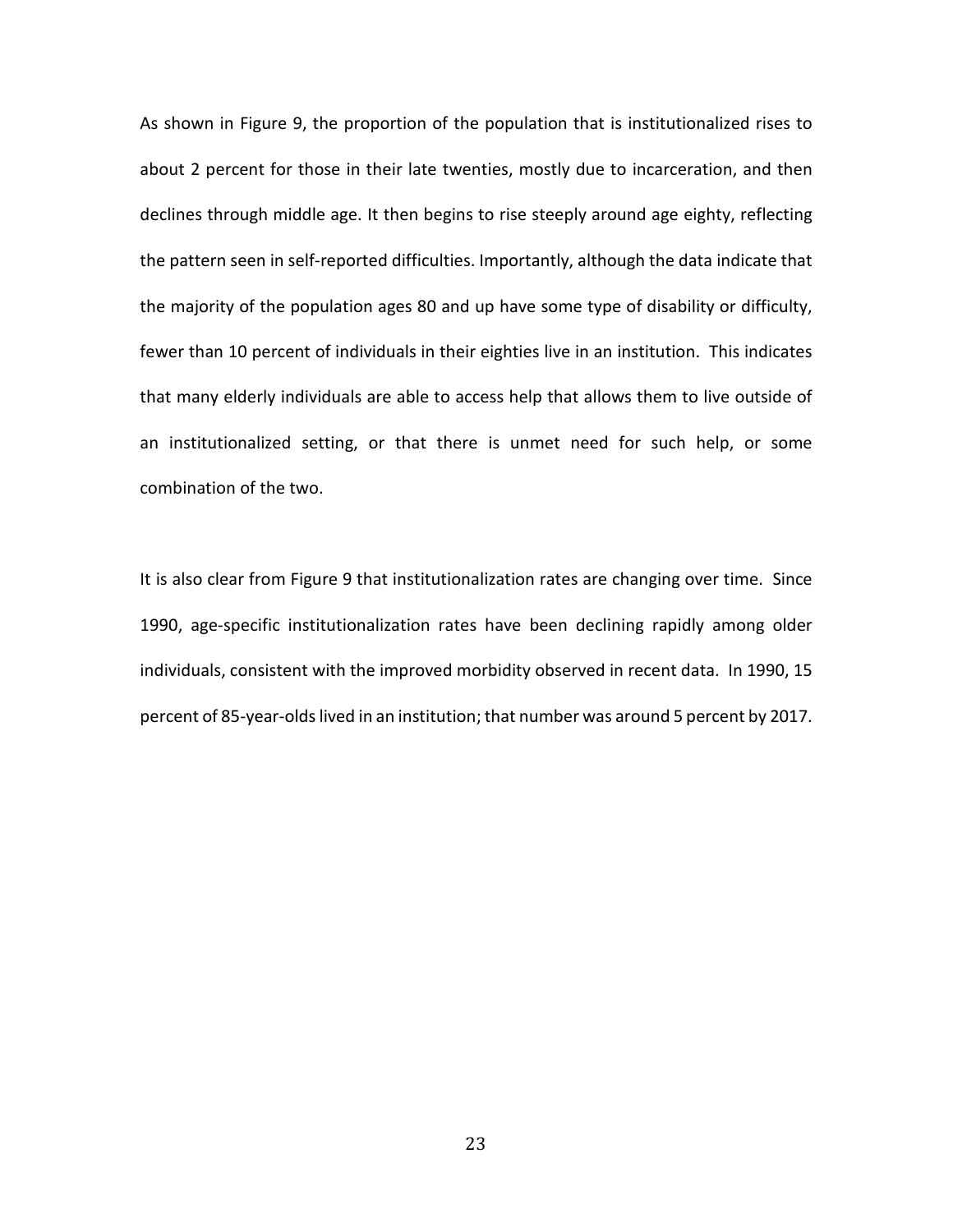

Figure 9. Institutionalization Rates by Age, for Selected Years

Source: Authors' analysis of 1990 and 2000 Censuses and 2010 and 2017 American Community Surveys. Final datapoint reflects ages 90 and above.

This pronounced decline in age-specific institutionalization reflects improved health among the elderly as well as changes in institutionalization conditional on having a disability. Figure 10 looks specifically at individuals reporting a "difficulty". Among this group, institutionalization rates declined between 2008 and 2017. It is possible that options for aging in place with disability have been improving over time, and disabilities may be becoming less sever over time. In 2008, about 13 percent of 85-year-old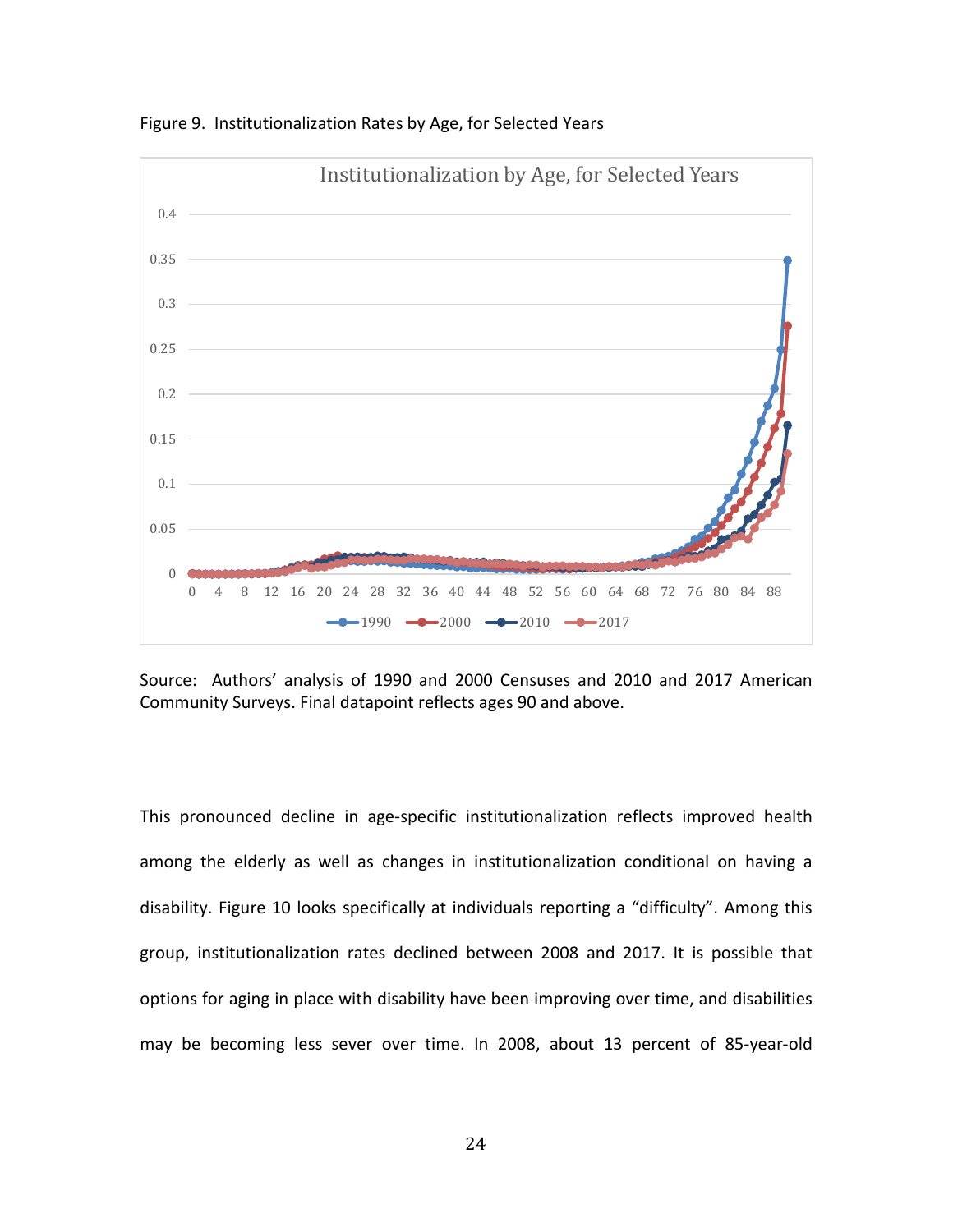individuals with a difficulty lived in an institution, but by 2017 that number was around 8 percent.



Figure 10. Institutionalization Rates among those Reporting Any Difficulty by Age

Source: Authors' analysis of 2008 and 2017 American Community Surveys. Final datapoint reflects ages 90 and above.

The degree to which older individuals with disabilities will continue the trend towards aging place in place depends in part on the availability of formal and informal care at home. Tomorrow's elderly will have fewer children available to care for them at home,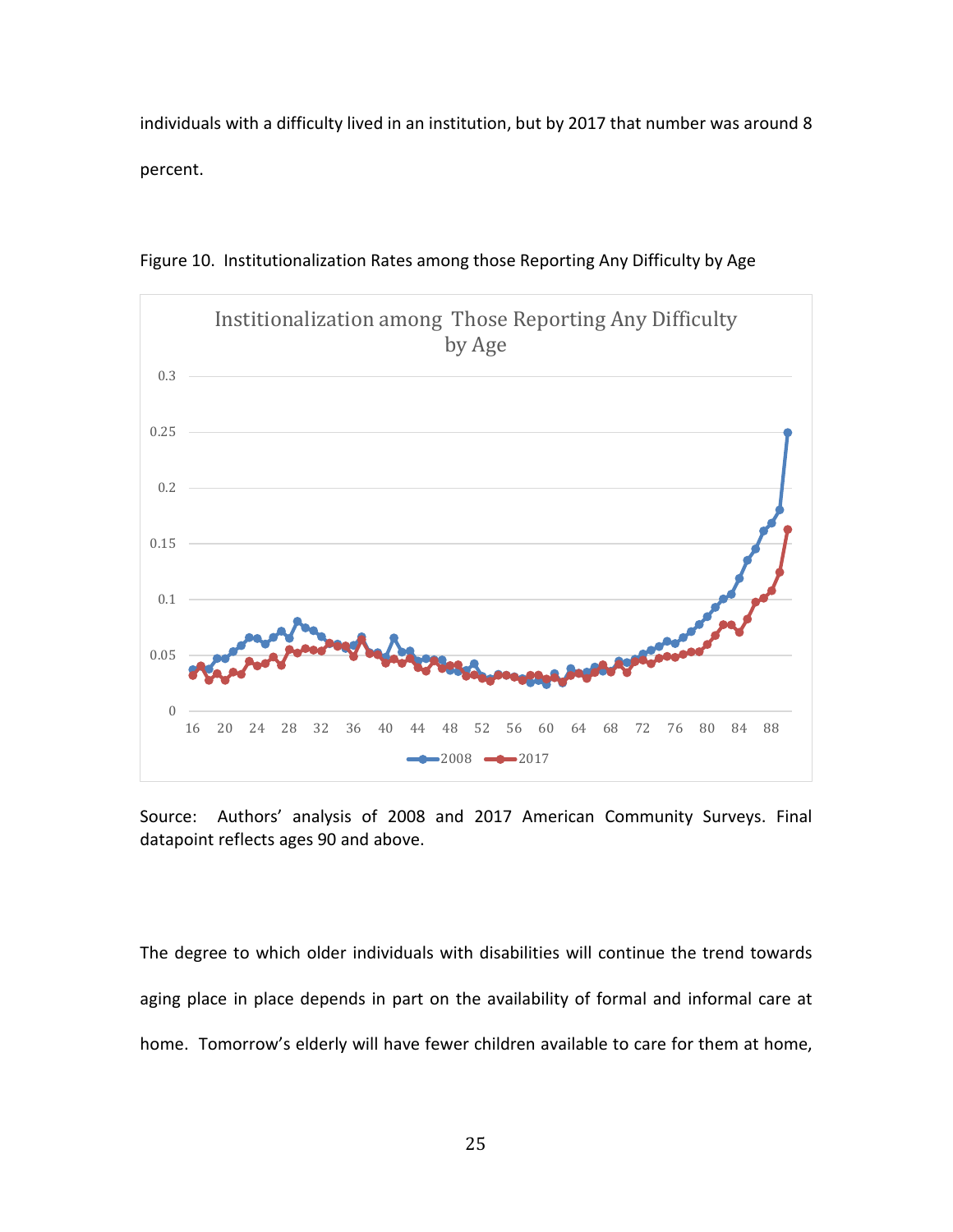possibly putting upward pressure on institutionalization rates. Another important factor is the availability of paid workers to assist with care and other home production facilities.

There are about 810,000 individuals aged 80 and up currently living in an institution. To project the institutionalized population in the year 2050, we consider two scenarios. One is that institutionalization rates remain the same as today for the 80-to-84, 85-to-89, and 90-plus age groups. In this scenario, about 2.3 million individuals ages 80 and up will be living in institutions in the year 2050. Alternatively, we consider a scenario in which institutionalization rates continued to fall substantially such that they are half their current rate for each age group. In the alternative scenario, about 1.1 million individuals would be living in institutions in the year 2050, still a meaningful increase relative to today.

A rise in the number of institutionalized elderly suggests that the labor force working in such institutions will increase as well. Many states have minimum staffing ratios for long term care facilities. The Centers for Medicare and Medicaid Services (CMS) penalizes nursing homes in their quality rating system if they fail to have a registered nurse on site 8 hours per day. CMS also recommends that facilities have 4.1 hours of nursing care per resident per day, including a prescribed mix of registered nurse hours, licensed nurse hours, and certified nurses' aide hours, though over half of nursing homes fail to achieve this goal (Harrington et al., 2016). It is likely that the demand for nurses and nurses' aides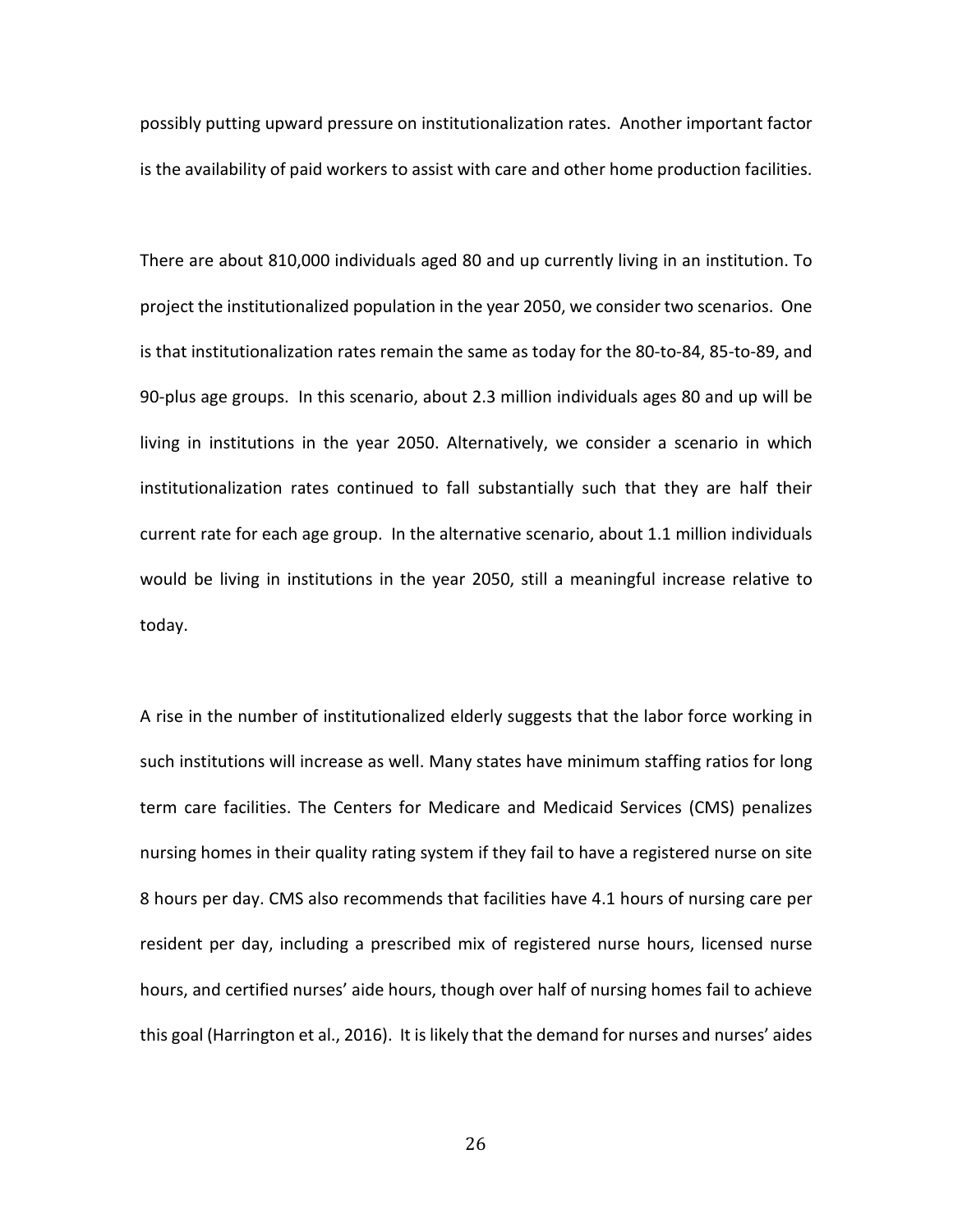will grow in the coming decades to along with a larger institutional population. In the absence of substantial growth in this sector, today's staffing guidelines will not be met.

VII. Projecting Caregiving Labor

As the number of individuals needing care at home or in an institution increases, the market for caregiving labor is likely to change. We expect to see higher demand for caregiving labor generate higher wages as well as an increase in the number of workers in the caregiving sector. The degree to which there are adjustments on the wage dimension versus the quantity dimension depends on the supply response of workers and depends on whether firms and households can easily substitute away from caregiving labor.

As a first cut at understanding how labor market *quantities* might respond, we use current variation across metropolitan areas in the elderly population. In particular, we predict the fraction of the working age population employed in various fields as a function of the overall share of the elderly in the metropolitan area. We expect that areas with more elderly residents might have more health aides and fewer preschool teachers, for example. To quantify the association, we estimate the following equation for a variety of occupations:

$$
\frac{EmpOccX_{ji}}{EmpAll_{ji}} = B_0 + B_1 \frac{PopAge80 plus_{ji}}{TotPop_{ji}} + B_2 year_i + u_{ji},
$$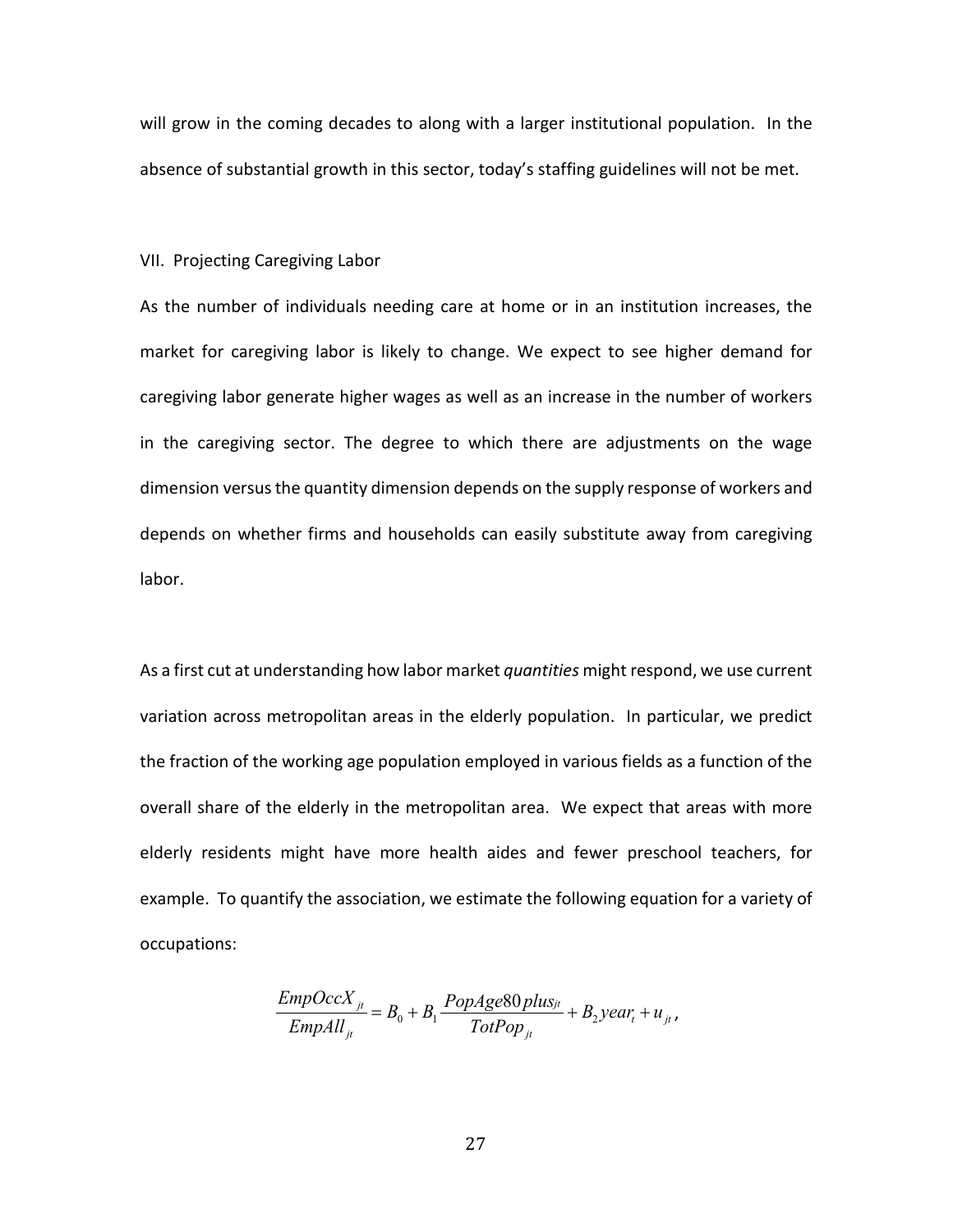where *EmpOccX* refers to the number employed in occupation X among 16-to-64 yearolds in metropolitan area *j* in time period *t*, *EmpAll* refers to the number employed among 16-to-64 year-olds*, PopAge80plus* refers to the number of people ages 80 and up, *TotPop* refers to the total population, and *year* is an indicator for the time period. There are two time periods used, year 2000 and combined ACS years 2012-2016, for a total of 518 observations per occupation. We do not include metropolitan area fixed effects so our estimates rely on cross-sectional variation as well as time variation. Standard errors are clustered at the metropolitan area level. A control for time is included to purge the estimates of variation due to national trends in labor market structure that may not relate to demographic change. Nevertheless, it is important to recognize that these estimates reflect associations and a causal interpretation may be inappropriate.

To assess whether our hypothesis that caregiving jobs are more prevalent in areas with an older population is consistent with the data, we perform this metropolitan area regression separately for each of the 321 occupational codes (1990 occupational code version) in the American Community Survey. In Figure 11, we plot the coefficients from occupation-specific regressions for each occupation with at least 500,000 employees nationally. A large positive coefficient implies that workers are more likely to be represented in that occupation when the share of the population aged 80 and up is higher. The occupations with relationships to the elderly share that are statistically significant are labelled in the figure.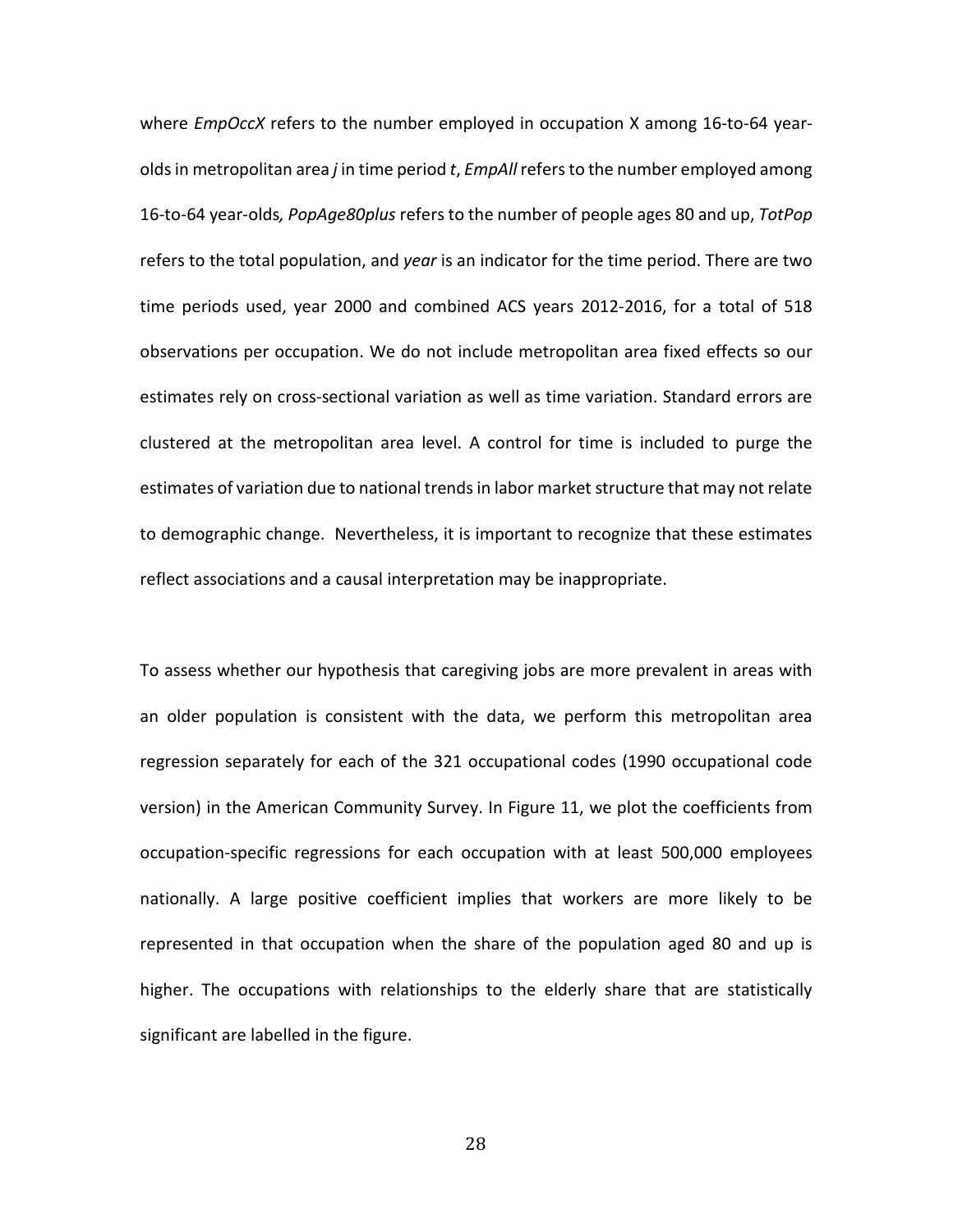



Source: Authors' analysis of Census American Community Survey Data. Each bar represents coefficient from metropolitan-area-level regression for one occupation. Labeled occupations have statistically significant relationships with the fraction elderly in a metropolitan area.

Of all occupations, nursing aides have the strongest relationship with the age of the population. The coefficient implies that a five percentage point increase in the population share over 80 (roughly the change expected between now and 2050) would be associated with a 1.2 percentage point increase in the share of the workforce that are nurses aides, a 50 percent increase over the current average of about 2.4 percent. Other caregiving and health care occupations including non-nursing health aides, registered nurses, licensed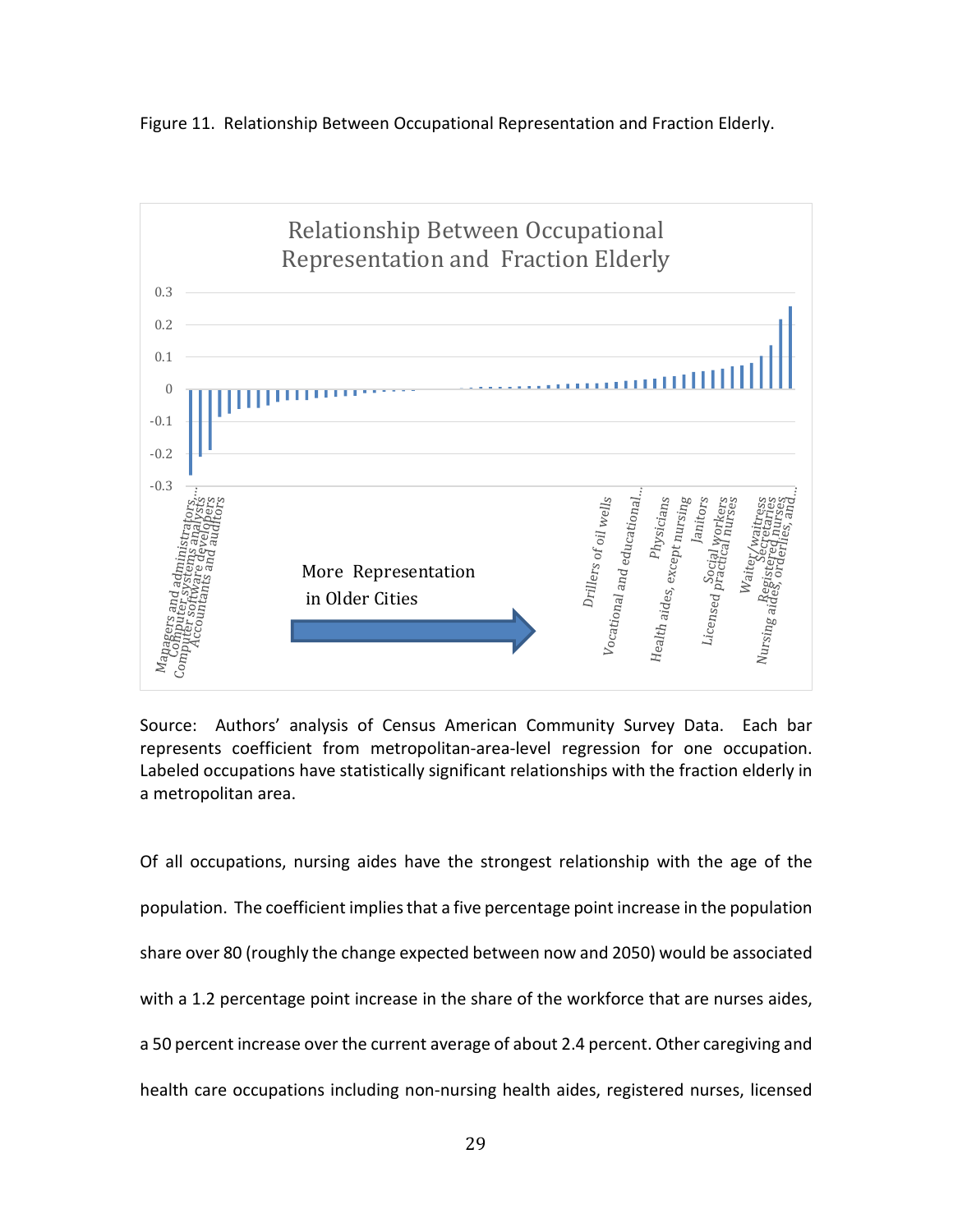practical nurses, physicians and others are also disproportionately represented in areas with more older adults.

We also looked at professions that might assist the elderly to age in place, such as housekeepers, gardeners, and taxi drivers. Housekeeping and gardening occupations had a positive, though statistically insignificant, association with the fraction elderly in a metropolitan area, and the relationship with taxi drivers was positive and significant at the five percent significance level. Fields such as preschool teachers and construction supervisors had negative and statistically insignificant relationships with the share elderly.

#### VIII. Foreign-Born Representation in Occupations

Using the ACS 2012-2016, we consider the concentration of the foreign born in several occupations that might be particularly important for the elderly. These include those that we have identified as caregiving and health care occupations significantly related to the share elderly in the prior section (nursing aides, LPNs, RNs, non-nursing health aides, and physicians) as well as several that might facilitate aging in place (housekeepers, gardeners, and taxi drivers). As shown in Table 1, all of these occupations have a substantial and growing proportion of foreign born.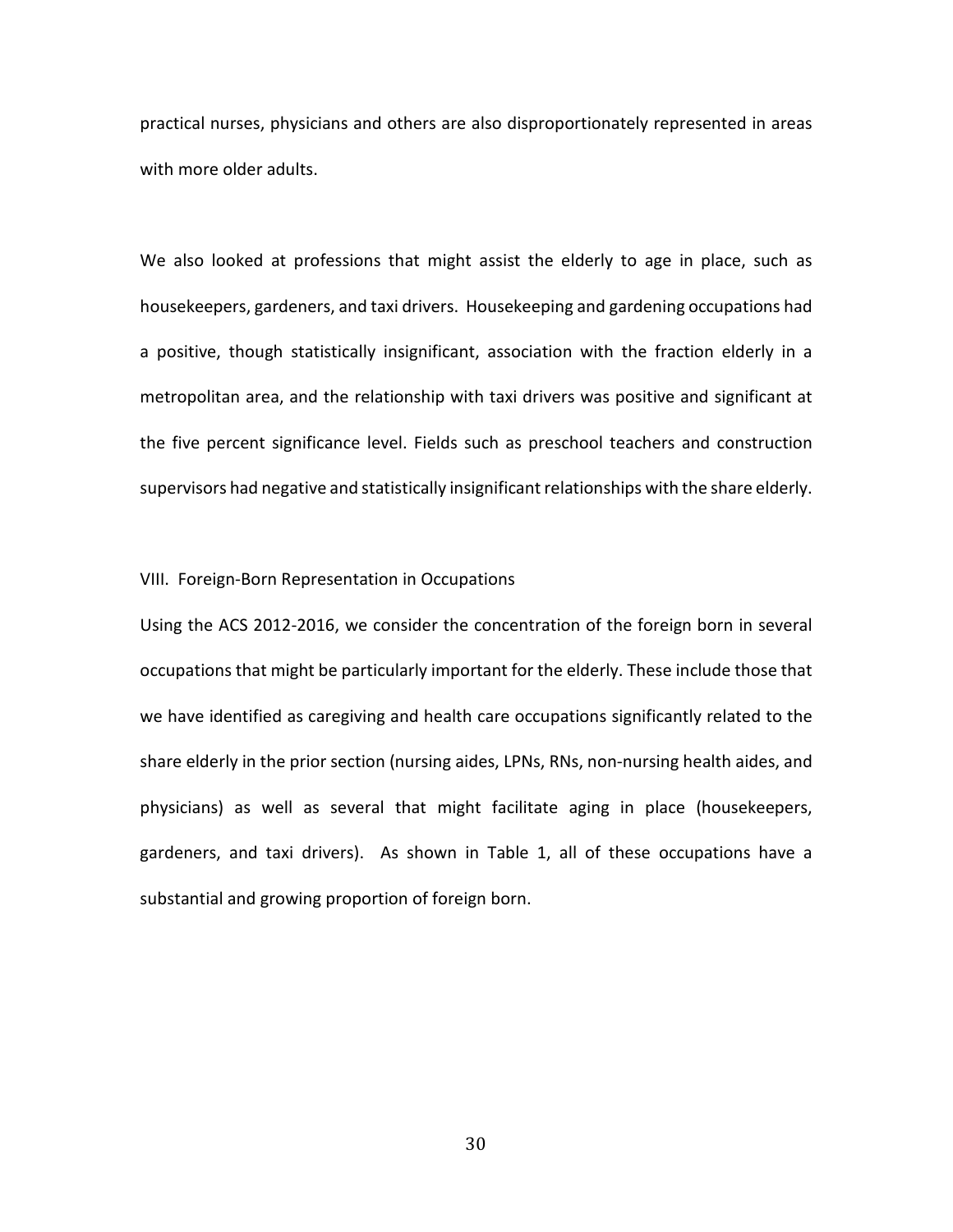### Table 1. Foreign-Born Representation in Occupations

|                                    | 1990                   | 2012-2016<br><b>Immigrant Share</b> |  |
|------------------------------------|------------------------|-------------------------------------|--|
| Occupation                         | <b>Immigrant Share</b> |                                     |  |
| <b>Nursing Aides</b>               | 0.118                  | 0.246                               |  |
| Non-nursing health aides           | 0.091                  | 0.145                               |  |
| <b>LPNs</b>                        | 0.067                  | 0.150                               |  |
| <b>RNs</b>                         | 0.095                  | 0.160                               |  |
| Physicians                         | 0.214                  | 0.292                               |  |
| Housekeepers                       | 0.237                  | 0.520                               |  |
| Gardeners                          | 0.463                  | 0.646                               |  |
| <b>Taxi Drivers and Chauffeurs</b> | 0.286                  | 0.477                               |  |
| All Eight Occupations Above        | 0.142                  | 0.270                               |  |

Source: Authors' analysis of Census and American Community Survey data.

To consider what the future may bring, we imagine that the regressions in the prior section offer a good indicator of how the labor force might shift as the population ages. (The regressions are an imperfect indication because there may be unobserved factors that are related to both the elderly population of a place and the occupational distribution, but they offer a useful starting point.) We assume the size of the employed working-age population will increase at the pace that the Census projects for the workingage population overall, and will shift towards occupations that are currently more prevalent in metropolitan areas with more elderly. The results of this exercise are presented in Table 2. For example, we project there will be about 5.7 million nurses'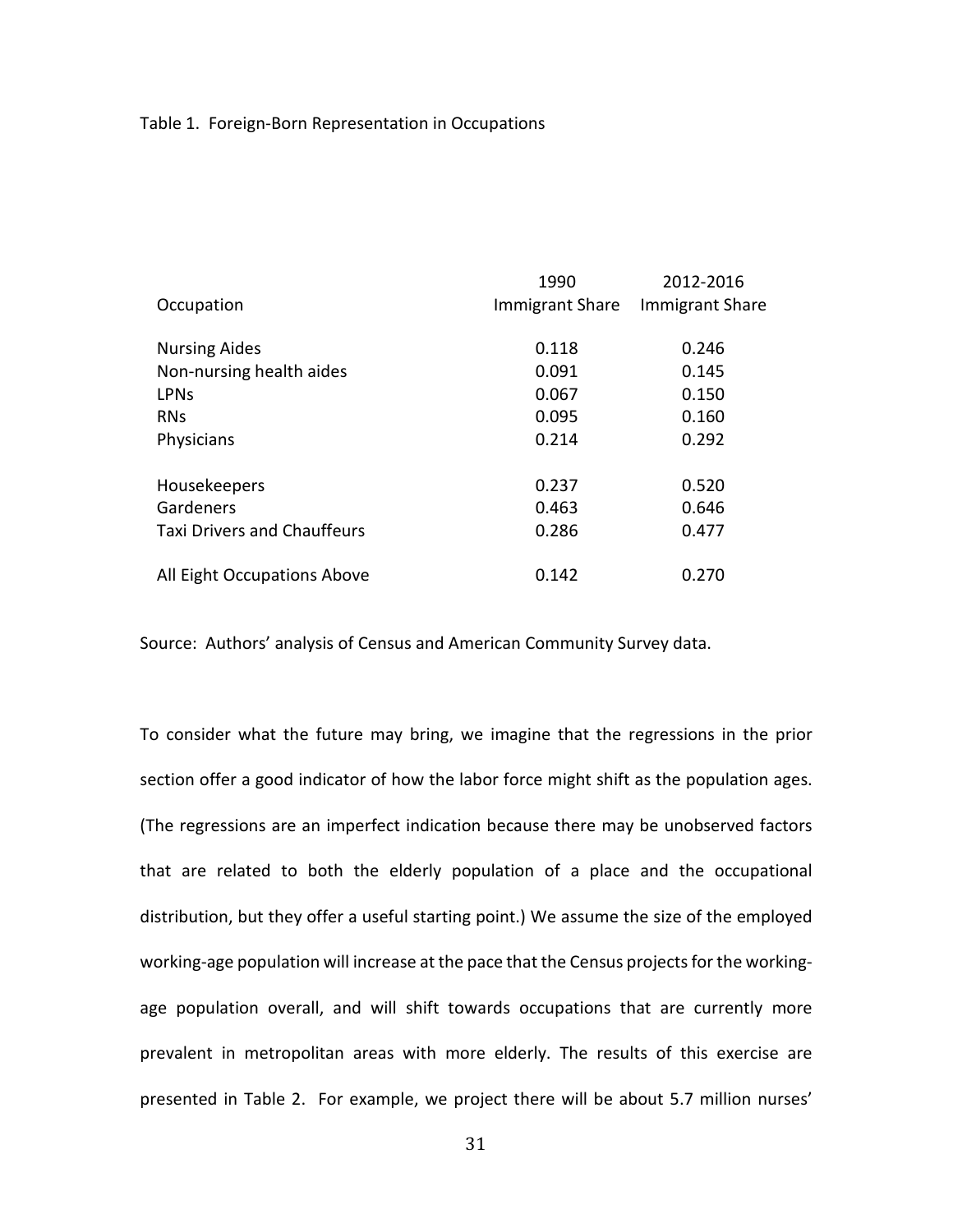aides, up from 3.2 million today. Combined, the eight professions of particular interest –

those we have deemed important to elderly care-giving - will grow from 8.4 percent of

the workforce to around 12 percent.

### Table 2. Projections for Eight Key Occupations

|                          |             |            |               | 2050       |             | 2050        |
|--------------------------|-------------|------------|---------------|------------|-------------|-------------|
|                          |             |            | Implied       | Projected  |             | Projected   |
|                          |             | Proportion | Effect of a 5 | Proportion | 2050        | Number of   |
|                          |             | of U.S.    | p.p.          | of U.S.    | Projected   | Immigrants  |
|                          | Number in   | Workforce  | Increase in   | Workforce  | Number in   | in          |
|                          | Occupation  | in         | Fraction      | in         | Occupation  | Occupation  |
| Occupation               | (Thousands) | Occupation | Elderly       | Occupation | (Thousands) | (Thousands) |
| <b>Nursing Aides</b>     | 3,278       | 0.023      | 0.013         | 0.036      | 5,711       | 1,405       |
| Non-nursing health aides | 860         | 0.006      | 0.002         | 0.008      | 1,328       | 193         |
| <b>LPN<sub>s</sub></b>   | 734         | 0.005      | 0.004         | 0.009      | 1,389       | 208         |
| <b>RNs</b>               | 3,029       | 0.021      | 0.011         | 0.032      | 5,114       | 818         |
| Physicians               | 806         | 0.006      | 0.002         | 0.008      | 1,218       | 356         |
| Housekeepers             | 1,478       | 0.011      | 0.001         | 0.012      | 1,875       | 975         |
| Gardeners                | 1,263       | 0.009      | 0.003         | 0.012      | 1,883       | 1,216       |
| Taxi Drivers/Chauffeurs  | 391         | 0.003      | 0.001         | 0.003      | 548         | 261         |
| All Eight Occupations    | 11,839      | 0.084      | n/a           | 0.120      | 19,065      | 5,432       |

We also examine the role immigrants might play in these occupations. The current mix of immigrants and natives in a given occupation depends on many things, including the wages and working conditions in a particular occupation, the relative education levels of immigrants and native born, as well as immigration policy. Again, we make an admittedly stringent assumption: that the ratios of immigrants to the total number of workers is fixed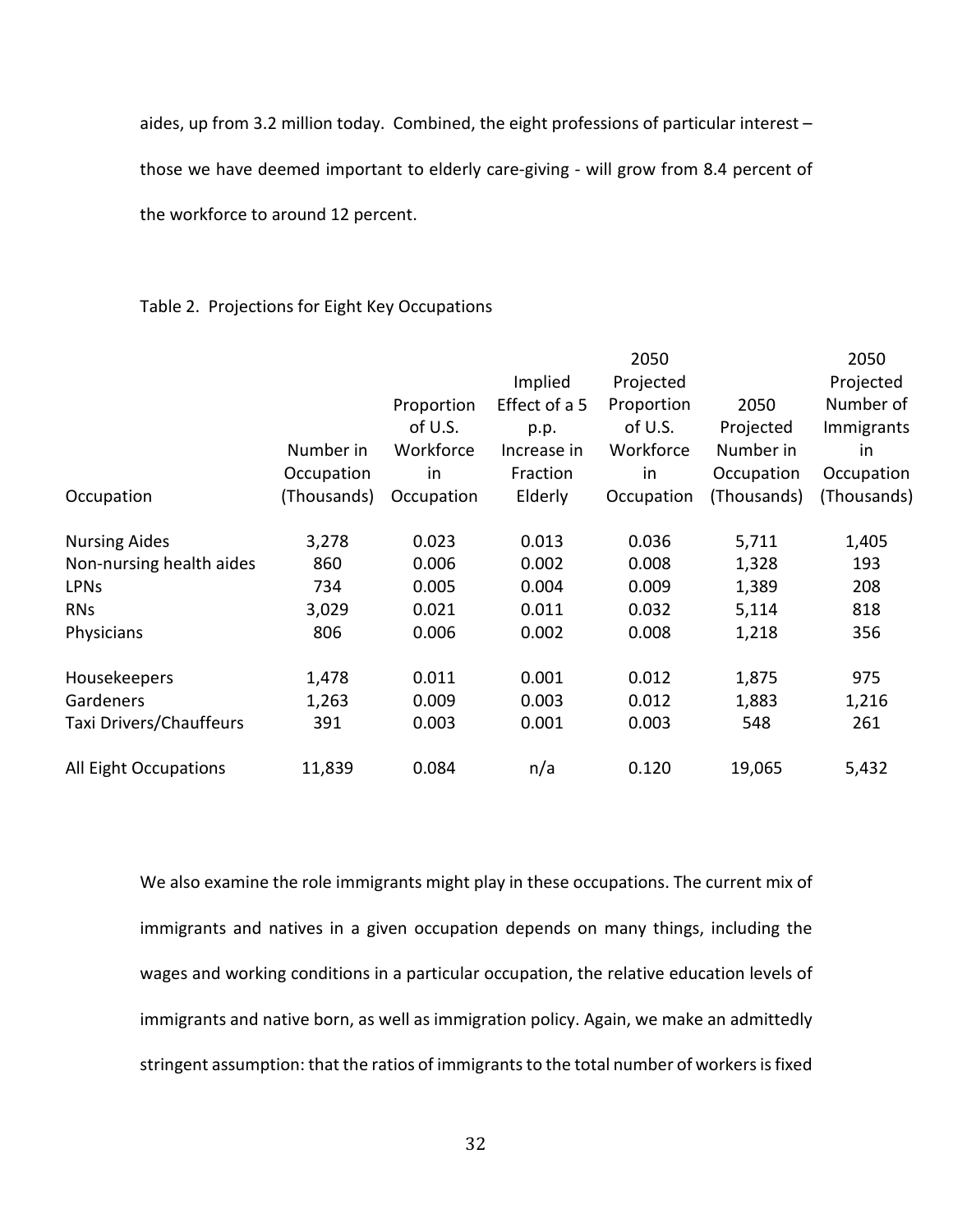within occupations. In other words, we ask: how many immigrant workers would be in these occupations in 2050 if we hold constant the fraction immigrant in each of these occupations?

For example, we expect the proportion of the workforce that are nursing aides to grow from 2.4 percent to 3.6 percent, and expect the overall working age employment to grow by about 12 percent, for a total of 5.7 million workers. Today, about 25 percent of nursing aides are foreign born, so we project there will be about 1.4 million foreign-born nursing aides if the share of the occupation that is foreign-born stays constant. Combining all eight occupations, we would expect about 5.4 million foreign-born individuals to be working in caregiving-related occupations in 2050, relative to about 3.2 million today, assuming no change in their representation in each occupation.

Needless to say, not all foreign-born individuals are expected to work in these eight occupations in the future. Currently, about 13 percent of all foreign-born individuals work in these professions. Holding that proportion constant, the foreign-born working-aged workforce would need to increase by about 63 percent, from 25 million to 42 million. (It is also possible that immigrant workers would shift away from other occupations such as agriculture and construction to respond to market forces, which would imply a smaller "target" number.)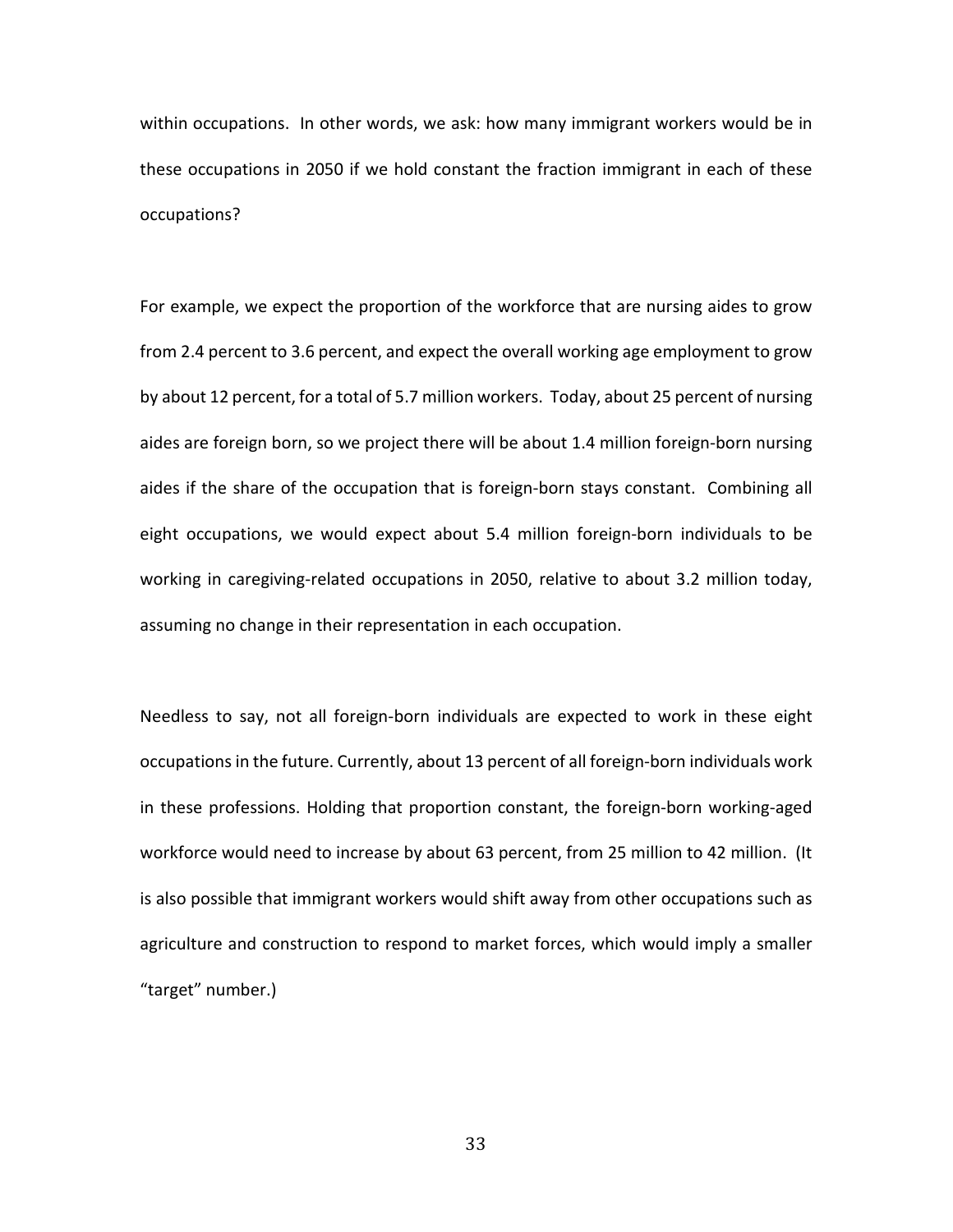The most recent Census projections suggest that a foreign-born workforce of 42 million may be out of reach. The total foreign-born population aged 18-to-64 is projected by the Census to grow by 23 percent between now and 2050, from 34 million to 43 million, assuming total net international migration of just under 1.1 million per year. However, at a given point in time, only about 67 percent of working-aged immigrants are employed – others are students, full-time homemakers, disabled, or between jobs. The implication is that 29 or 30 million immigrants would be in the working in the U.S in 2050 if Census projections are correct, not the 42 million "target" – the number of foreign-born workers required according to our back-of-the envelope calculations to maintain current immigrant representation in the eight professions of interest without shifting immigrant workers away from other occupations.

Needless to say, the Census projection is not necessarily illustrative of what the future will bring. In its Social Security Trustees Report, the Social Security Administration projects higher rates of net immigration (around 1.4 million per year) than the Census, a number that would yield something closer to the target of 42 million in the workforce by 2050. But the Social Security Trustees also publish a "high cost" projection, which assumes net immigration of only around one million per year, and would yield fewer working-aged immigrants than projected by Census. (This is considered a "high cost" scenario from the perspective of the Social Security Trust Fund because immigrants are a net fiscal benefit to the Social Security system.)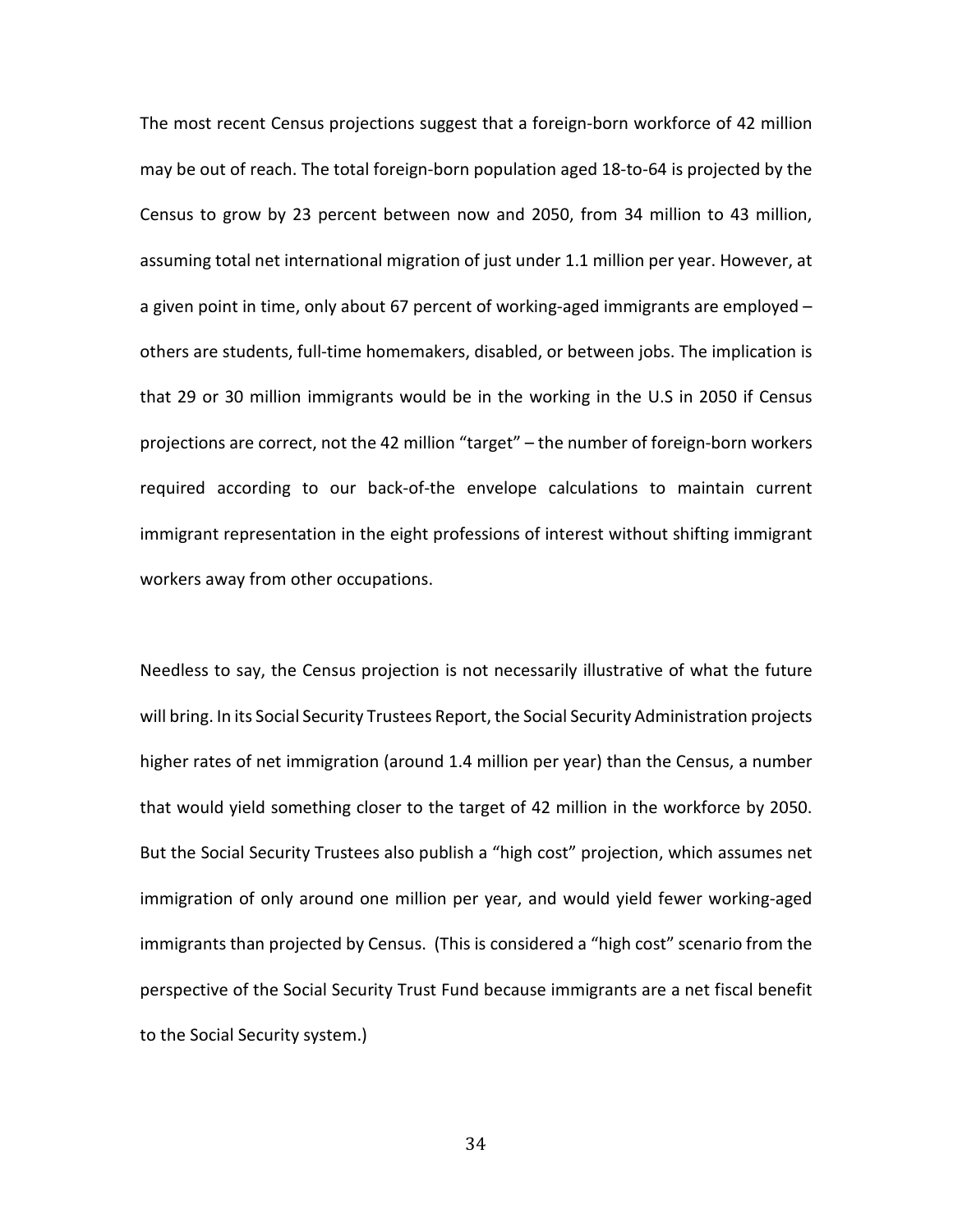In sum, immigration policy regarding legal immigration and approaches to undocumented immigration will substantially affect future immigrant inflows, and therefore affect the labor force available in occupations with elderly caregiving. Unless immigration is expanded well beyond current Census projections, the provision of elderly caregiving will need to adapt significantly to respond to a growing need.

IX. Margins of Adjustment and Implications of Immigration for Elderly Outcomes How would a lack of immigration affect caregiving services? It is likely that we would see some combination of increased wages in these sectors, fewer formal caregivers per elderly person in 2050, and changes in the production of care for the elderly. These factors in turn may have implications for the quality of care the elderly receive, and their health and well-being.

### a. Effects on Wages in Caregiving Occupations

The debate about the impact of immigration on native wages is ongoing and unresolved. Many economists believe that immigration puts some degree of downward pressure on native wages at the low end of the skill distribution (Borjas, Grogger, and Hanson 2010), but may open up opportunities for specialization such that most natives are better off as the result of immigration (Lewis 2011). A different question is how immigration affects wages in specific occupations such as those emphasized in this paper, and therefore how the cost of caregiving services might adjust in response to immigration flows.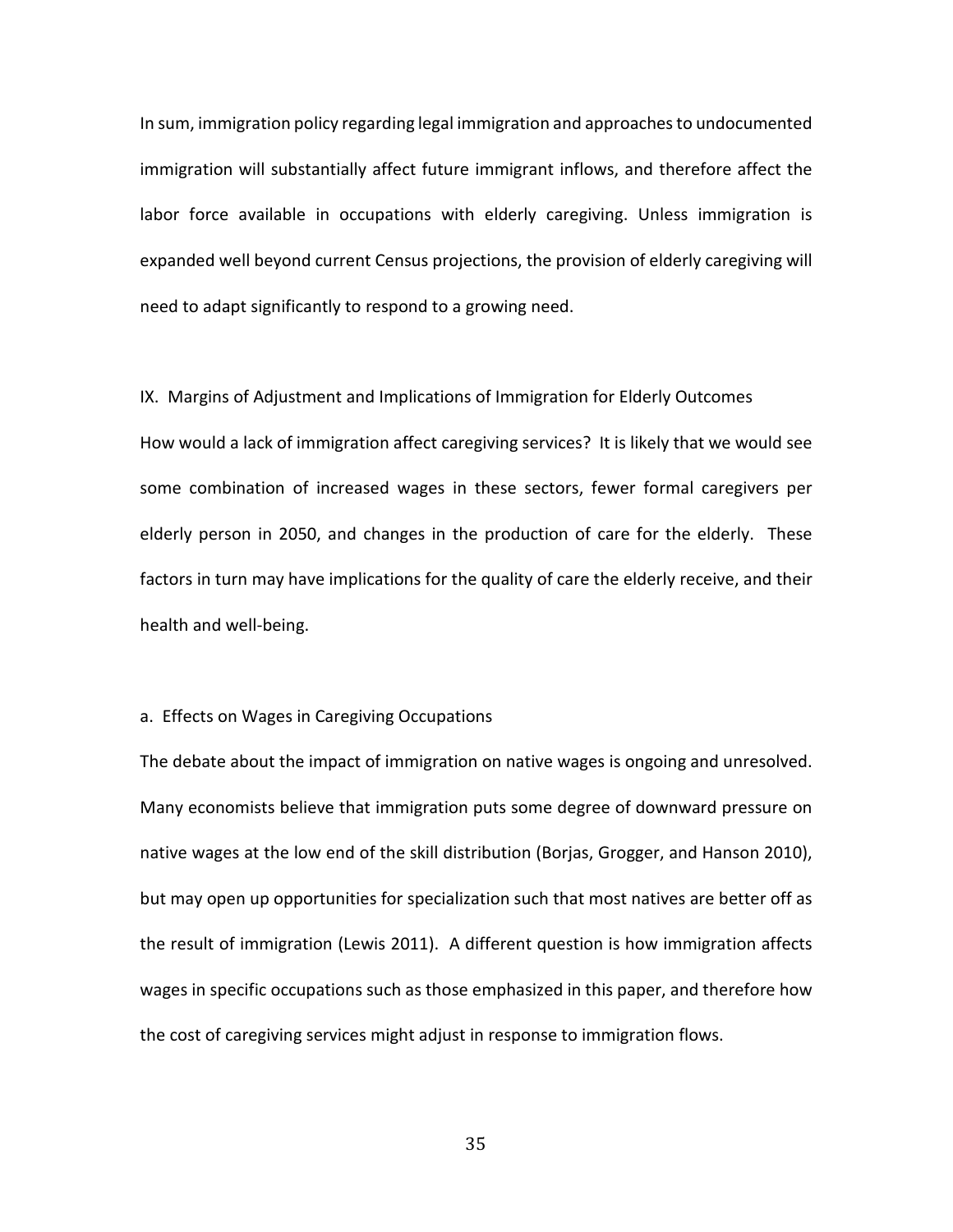Recent work by Furtado and Ortega (2018) sheds some light on this issue using U.S. data from 1980-2012. They report that immigrant inflows to a local area do not change the wages of registered nurses, but do substantially reduce the wages and increase the employment of less-skilled nursing occupations such as nurses' aides. If the same relationship holds true in the future, the cost of caring for an elderly person in 2050 will be highly dependent on immigration decisions that are made in coming decades.

#### b. Number of Formal Caregivers per Elderly Person

As noted above, the demand for caregivers will increase substantially by 2050. The higher wages described above are expected to increase the cost of care and therefore reduce the number of caregivers hired per elderly person. Reductions in the number of formal caregivers per elderly person will occur even with substantial immigration, and are expected to be more severe if immigration is curtailed.

It is possible that informal care provided by family members could expand to meet the gap in formal caregiving. There are limitations to the feasibility of this solution, however. The coming generation of elderly will have fewer children and grandchildren to care for them, and those children and grandchildren may have to reduce their own labor supply if they provide unpaid care for their aging parents (Mudrazija 2019). These fertility changes will increase the demand for paid caregiving, either at home or in institutions (Wettstein and Zulkarnain 2019), suggesting that the caregiving challenge will be greater than implied by our projections.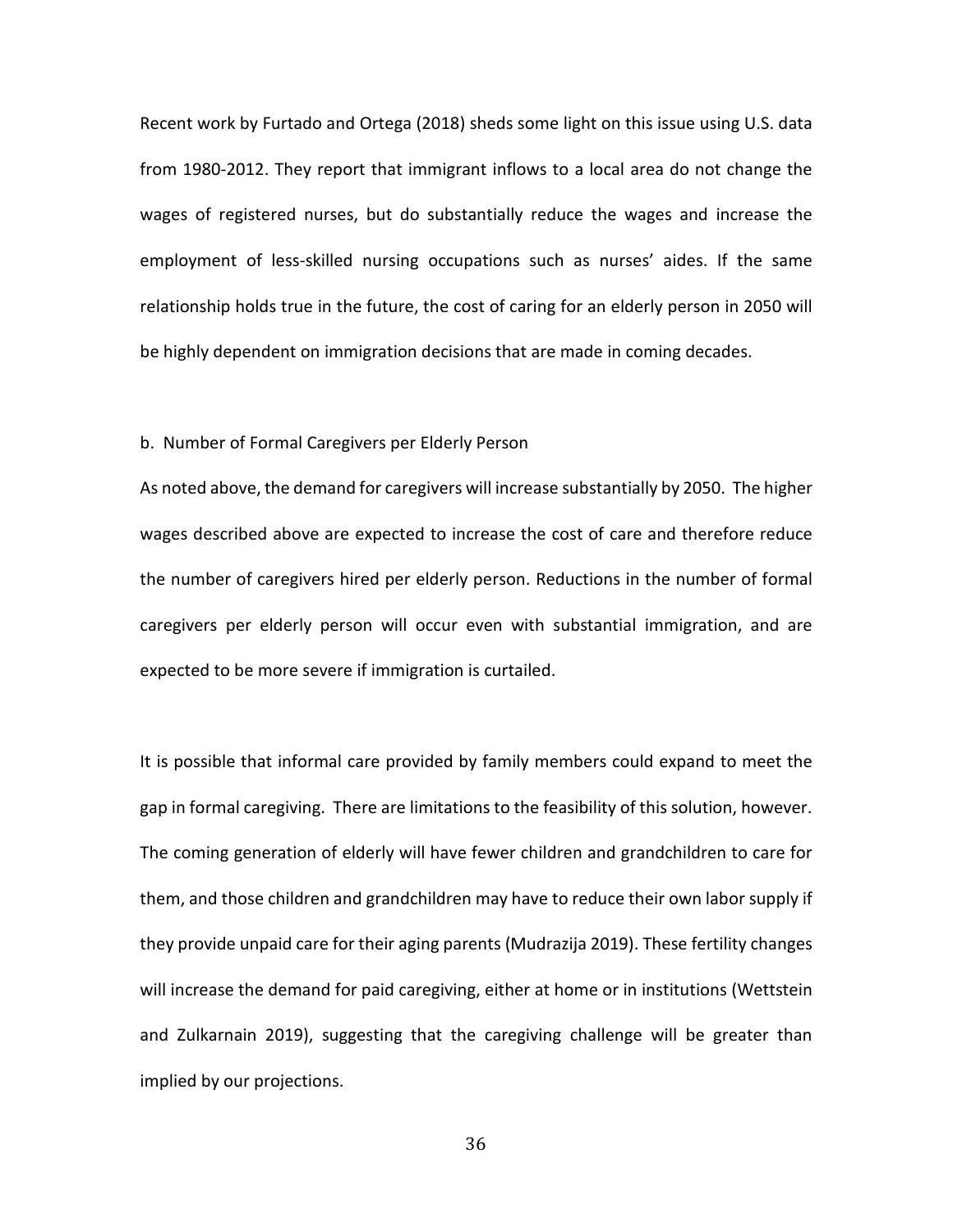c. Technology

Our analysis makes projections about the number of caregivers needed based on the likely changes in the number of elderly living with disabilities. Of course, rapid technological change in the ways that we care for the elderly could throw off these projections. Technological changes are expected to affect labor demand and supply in profound ways (Holzer 2019). And indeed, technology in elder care is widely discussed: from alert systems and remote video monitoring that can help family members ensure that their loved ones are being cared for (Miskelly 2001), to smart homes that can order food when stocks are running low (Sponselee et al 2008), to cat-like robots<sup>[10](#page-36-0)</sup> that can simulate the companionship of a pet for people who can no longer care for a live animal, the possibilities seem endless.

Nonetheless, the general trend in jobs and technology has been one of job "polarization" (Autor and Dorn 2013; Autor 2015; Goos and Manning 2007). Jobs have been growing at the high end of the skill distribution and at the low end. Jobs in the middle that are easily routinized (searching for connecting flights by computer versus a travel agent, for example) have been more rapidly replaced by technology than personal services. The services that the elderly need are characterized by both very high skills (medical providers) and lower skills (personal care services), but neither of these are jobs that are easily routinized.

<span id="page-36-0"></span> <sup>10</sup> https://gerontology.usc.edu/resources/articles/how-technology-will-impactaging-now-and-the-near-future/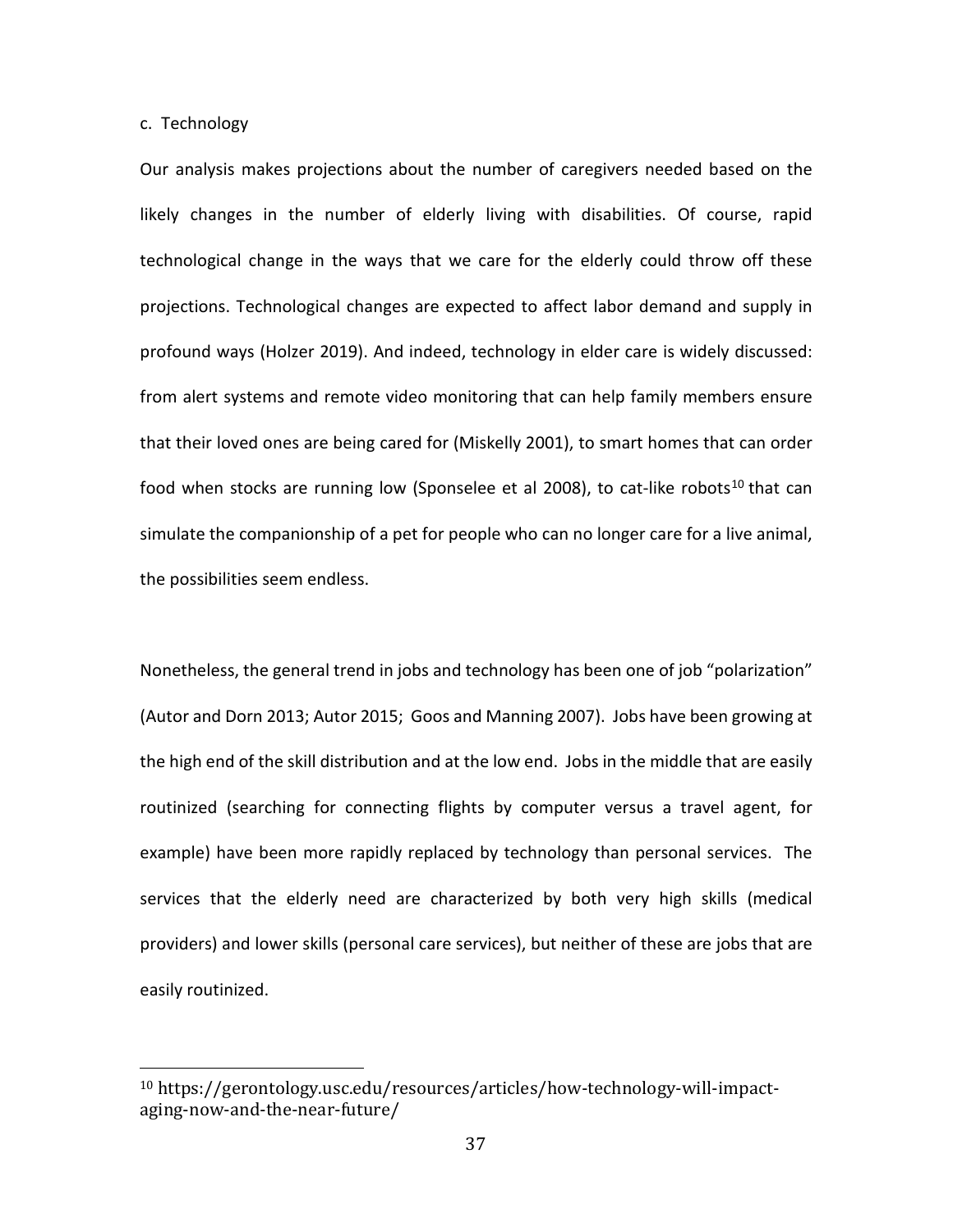In sum, although we are likely to witness meaningful change in the technology of caregiving, it seems likely that human caregivers will continue to be critically important in elder care for the foreseeable future. We expect that even with technological change the number of caregivers needed in 2050 as a fraction of the workforce will be higher than it is today.

#### d. Implications

What impacts might these changes in caregiving markets have on the health and wellbeing of the elderly? We believe the challenge of meeting caregiving needs will be better met with high levels of immigration over the next two decades.

Research supports a link between immigration and outcomes for the elderly. Our ongoing NIH-supported work attempts to identify a causal impact of immigration flows on institutionalization of the elderly today. Preliminary results support the hypothesis that the elderly are less likely to be institutionalized when there are more immigrants in a local area. It appears that immigration flows do allow the elderly to "age in place" (Moran 2017). Immigration may also have implications for the quality of institutional care. Furtado and Ortega (2018) report the expanded supply of nursing aides associated with immigration is linked to fewer falls in nursing homes and other measures of institutional quality. In sum, evidence suggests that today immigrants affect the health and well-being of the elderly population.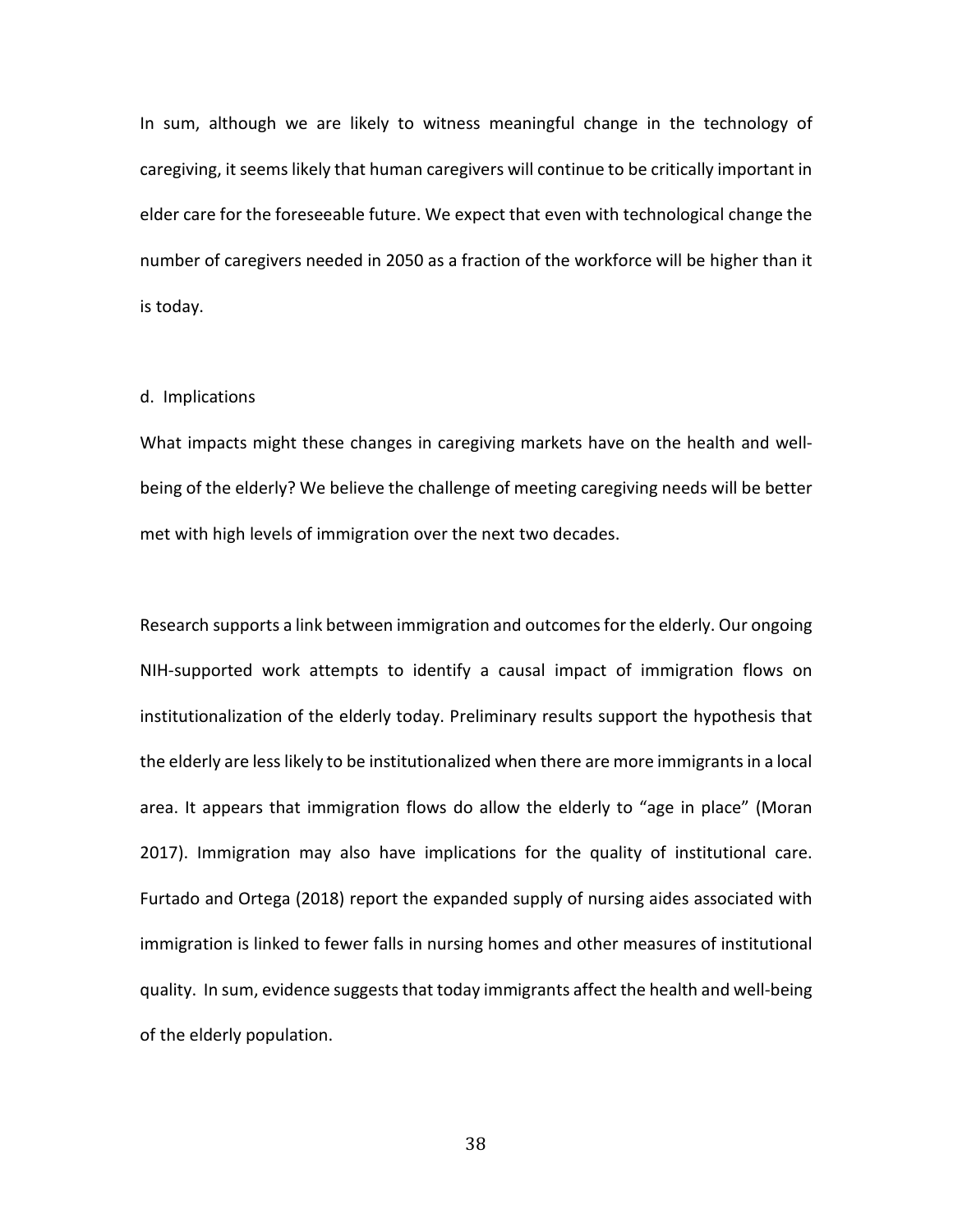X. Conclusion

This project explores the implications of immigration for the elderly caregiving needs that will arise with the growth in the elderly population between now and 2050. The coming demographic shift has profound implications for the number of people in the U.S. living with health-related difficulties and living in institutions.

If human caregiving labor continues to be critical in elder care, then immigration is likely going to be one key factor in meeting the demand for elder care. Currently, many caregiving occupations are disproportionately staffed by the foreign-born. Our analysis suggests that the need for nurses' aides and other health aides, for example, will substantially increase as the population ages. If immigrants maintain their current representation in these occupations, demand for immigrant labor will rise significantly. Prior literature documents an important relationship between immigration and the supply of care-giving labor, and in turn an impact on the health and well-being of the elderly.

In recent years, the United States has witnessed net immigration of about one million individuals per year (including both authorized and unauthorized), but that number changes based on economic conditions in the United States, the economic and social situations in sending countries, and immigration policy. Reforms to the legal immigration system, for example, could dramatically alter the number of legal immigrants admitted, and change their skills and characteristics. Undocumented immigration may also respond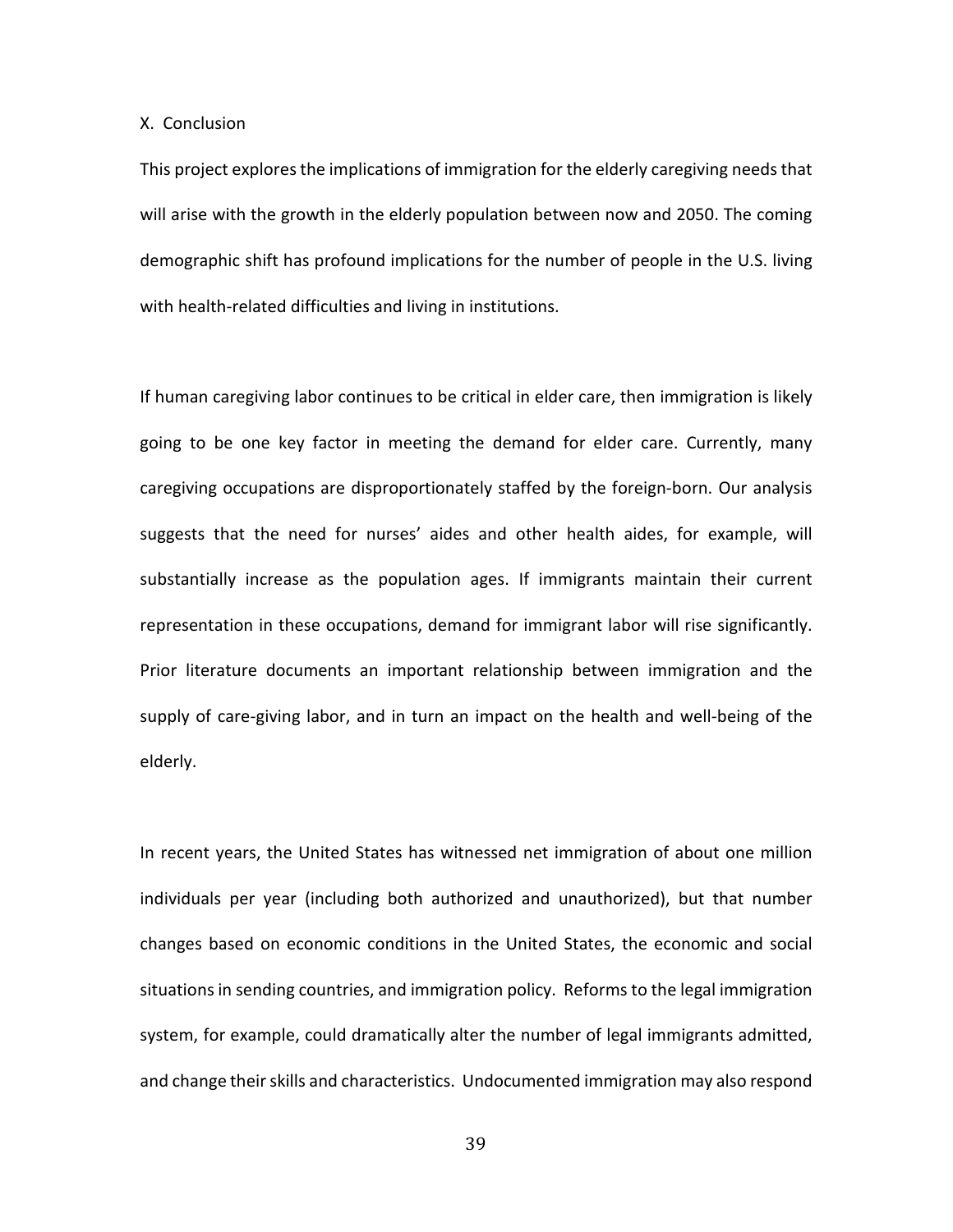to factors such as border tactics and internal enforcement of immigration law. Ultimately, the size of the caregiving workforce in 2050 will be directly influenced by immigration policy decisions that are made in the coming decades, in turn affecting the health and well-being of the elderly population. Immigration policy is a key input into how successfully the United States meets the needs of an aging population.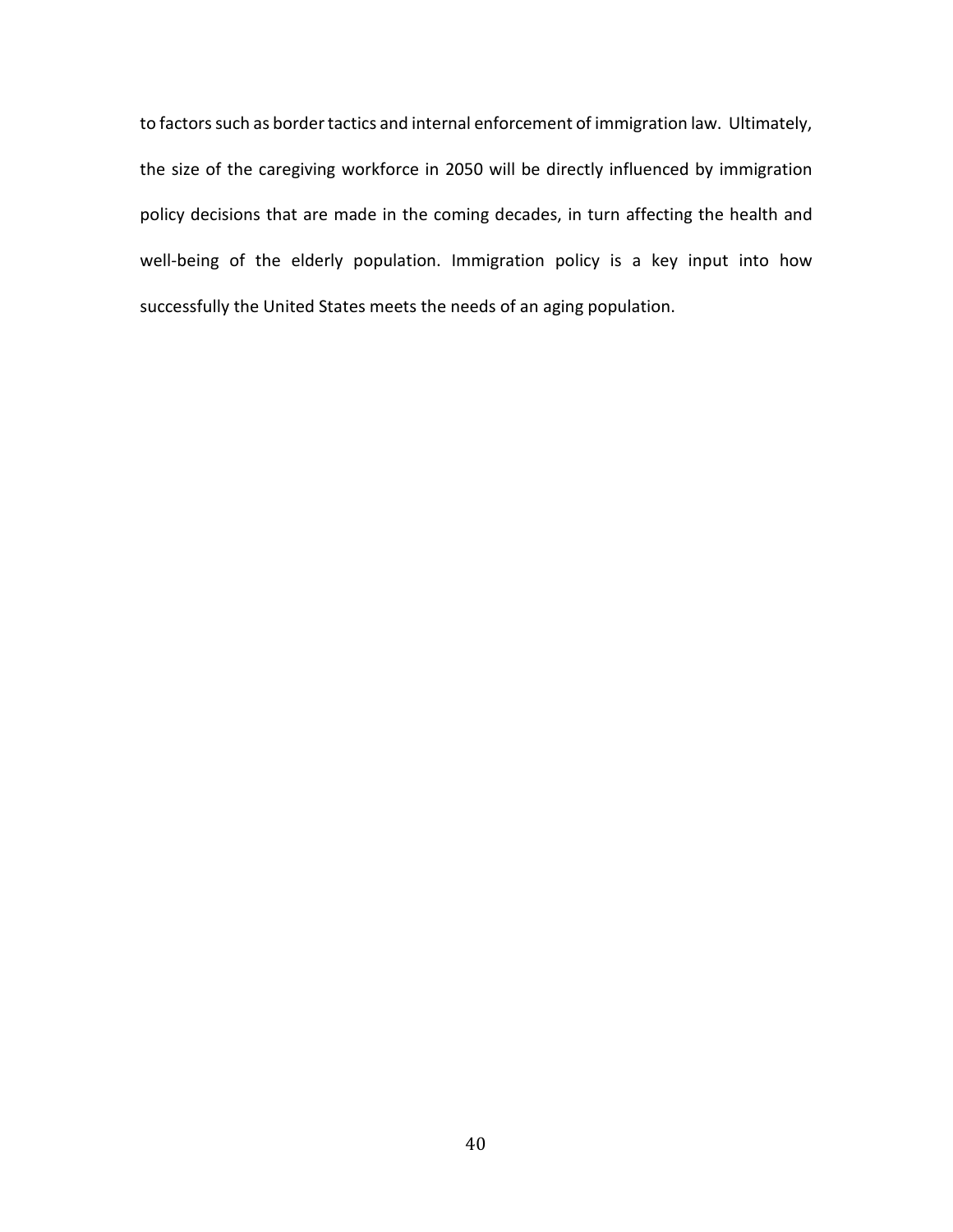# XI: References

Ansberry, Clare, "America Is Running Out of Family Caregivers, Just When it Needs Them Most, *Wall Street Journal*, July 20, 2018. [https://www.wsj.com/articles/america-is](https://www.wsj.com/articles/america-is-running-out-of-family-caregivers-just-when-it-needs-them-most-1532094538)[running-out-of-family-caregivers-just-when-it-needs-them-most-1532094538](https://www.wsj.com/articles/america-is-running-out-of-family-caregivers-just-when-it-needs-them-most-1532094538)

Autor, David H., and David Dorn, "The Growth of Low-Skill Service Jobs and the Polarization of the US Labor Market, " *American Economic Review,* August 2013, v. 103, iss. 5, pp. 1553-97.

Autor, David H., "Why Are There Still So Many Jobs? The Hitory and Future of Workplace Automation," Journal of Economic Perspectives, Summer 2015, vol. 29, no. 3, pages 3-30.

Borjas, George, Jeffrey Grogger, and Gordon Hanson, 2010. "Immigration and the Economic Status of African-American Men," Economica, 77(306): 255-82.

Butcher, Kristin, and Tara Watson, 2019. "Are Immigrants Aiding the Elderly?: The Impact of Immigration on the Living Arrangements and Health of the Elderly," manuscript in progress.

Case, Anne and Angus Deaton, 2017. "Mortality and Morbidity in the 21st Century," *Brookings Papers on Economic Activity Spring 2017*: 397-443.

Cortes, Patricia, and Jose Tessada, 2011. "Low-Skilled Immigration and the Labor Supply of Highly Skilled Women," *American Economic Journal: Applied Economics*, 3(3): 3:88-123.

Cortes, Patricia, and Jessica Pan, 2015. "The Relative Quality of Foreign-Educated Nurses in the United States," *Journal of Human Resources*, 50(4): 1009-1050.

Choi, HwaJung, and Robert F. Schoeni, 2017. "Health of Americans Who Must Work Longer to Reach Social Security Retirement Age," *Health Affairs*, 36(0): 1815-1819.

Ericksen, Michael D., Nadia Greenhalgh-Stanley, and Engelhardt, 2015. "Home safety, accessibility, and Elderly Health: Evidence from Falls," *Journal of Urban Economics*, 87:14- 25.

Engelhardt, Gary V. and Nadia Greenlaugh-Stanley, 2010. "Home Health Care and the Housing and Living Arrangements of the Elderly," *Journal of Urban Economics*, 67(2): 226- 238.

Engelhardt, Gary V., Jonathan Gruber, Cynthia D. Perry, 2005. "Social Security and Elderly Living Arrangements: Evidence from the Social Security Notch," *Journal of Human Resources*, 40(2): 354-372.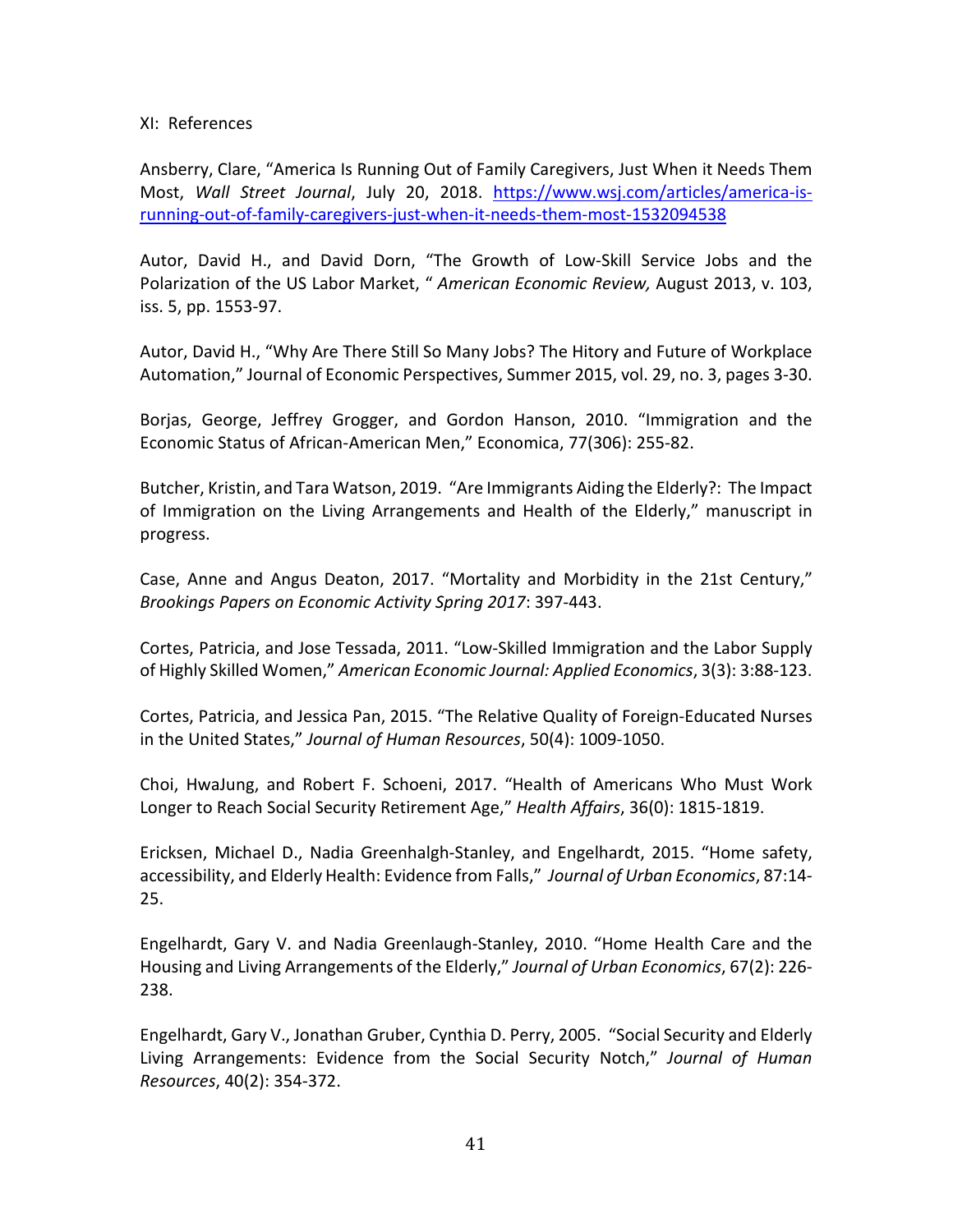Farre, Lidia, Libertad Gonzalez, and Francesc Ortega, 2011. "Immigration, Family Responsibilities and the Labor Supply of Skilled Native Women," *B.E. Journal of Economic Analysis and Policy*, 11(1):1-48.

Goos, Maarten and Alan Manning, "Lousy and Lovely Jobs: The Rising Polarization of Work in Britain," *Review of Economics and Statistics,* February 2007, v. 89, iss. 1, pp. 118-33.

Golberstein, Ezra, David C. Grabowski, Kenneth M. Langa, and Michael E. Chernew, 2009. "The Effect of Medicare Home Health Care Payment on Informal Care," *Inquiry*, 46(1):58- 71.

Goldman, Noreen, 2016. "Will the Latino Mortality Advantage Endure?," *Research on Aging*, 38(3): 263-282.

Grabowski, David, Jonathan Gruber, and Vincent Mor, "You're Probably Going to Need Medicaid," Op-Ed, *New York Times*, June 13, 2017.

Felix, HC, C. Bradway, L. Chisholm, R. Pradhan, R. Weech-Maldonado, 2015. "Prevalence of Moderate to Severe Obesity Among U.S. Nursing Home Residents, 2000-2010," *Research in Gerontological Nursing*, 8(4):173-8.

Furtado, Delia, and Francesc Ortega (2018), "Do Immigrant Inflows Improve Quality of Care in Nursing Homes?," draft December 18, 2018.

Harrington, C., Schnelle, J. F., McGregor, M., & Simmons, S. F. , 2016. The Need for Higher Minimum Staffing Standards in U.S. Nursing Homes. *Health Services Insights*, 9: 13–19.

Howdon, Daniel, and Nigel Rice, "Health care expenditures, age, proximity to death and morbidity: Implications for an ageing population," *Journal of Health Economics,* January 2018, vol. 57, pp. 60-74.

Kaushal, Neeraj, and Robert J. Kaestner, 2015. "Are Foreign-Trained Nurses Perfect Substitutes for U.S.-Trained Nurses?" *Industrial and Labor Relations Review*, 68(5): 1102- 1125.

Leggett, Amanda, Philippa Clarke, Kara Zivin, Ryan J. McCammon, Michael R. Elliott, and Kenneth M. Langa, 2017. "Recent Improvements in Cognitive Functioning Among Older Adults: How Much Does Increasing Educational Attainment Explain?," *Journals of Gerontology: Social Sciences*, 00:1-10.

Lewis, Ethan, 2013. "Immigration and Production Technology," *Annual Review of Economics,* 5:165-191.